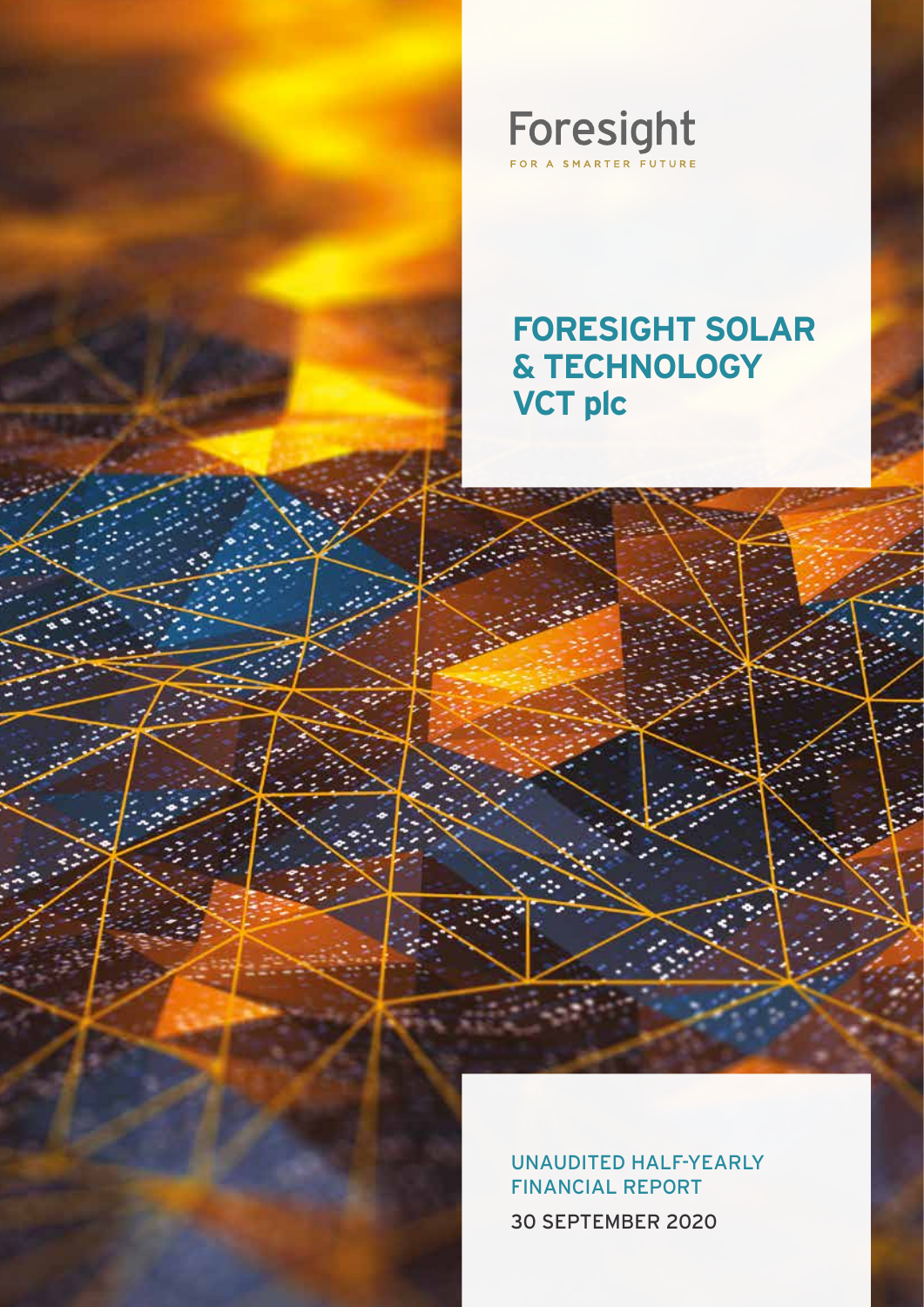### **Shareholder Information**

Foresight Solar & Technology VCT plc is managed by Foresight Group LLP which is regulated by the Financial Conduct Authority. Past performance is not necessarily a guide to future performance. Stock markets and currency movements may cause the value of investments and the income from them to fall as well as rise and investors may not get back the amount they originally invested. Where investments are made in unquoted securities and smaller companies, their potential volatility may increase the risk to the value of, and the income from, the investment.

As part of our investor communications policy, shareholders can arrange a mutually convenient time to speak to the Company's investment management team at Foresight Group. If you are interested, please call Foresight Group (see details below).

#### CONTACT US

Foresight Group is always keen to hear from investors. If you have any feedback about the service you receive or any queries, please contact the Investor Relations team:

**Telephone: 020 3667 8181 Email: InvestorRelations@ foresightgroup.eu www.foresightgroup.eu**







| <b>July 2021</b> |
|------------------|
| September 2021   |
| December 2021    |
|                  |

### **Dividends**

The Board has made the decision that Foresight Solar & Technology VCT plc (the "Company") will no longer pay dividends by cheque. All future cash dividends will be credited to your nominated bank/building society account. If you are currently receiving dividends via cheque, a dividend mandate form has been sent to you to complete and return. If you have not received this form, please contact the Investor Relations team, who will be able to assist.

### Share price

The Company's Ordinary Shares and Foresight Williams Technology Shares are listed on the London Stock Exchange. The mid-price of the Company's Ordinary Shares is given daily in the Financial Times in the Investment Companies section of the London Share Service. Share price information can also be obtained from many financial websites.

### www.investorcentre.co.uk

Investors can manage their shareholding online using Investor Centre, Computershare's secure website. Shareholders just require their Shareholder Reference Number (SRN), which can be found on any communications previously received from Computershare, to access the following:

Holding Enquiry Balances l Values History l Payments Payments Enquiry Dividends l Other payment types Address Change Change registered address to which all communications are sent Bank Details Update Update your bank details to which dividend payments are made to Outstanding Payments Reissue payments using our online replacement service Downloadable Forms Dividend mandates l Stock transfer l Change of address

Alternatively you can contact Computershare by phone on 0370 707 4017

### Trading shares

The Company's Ordinary Shares and Foresight Williams Technology Shares can be bought and sold in the same way as any other quoted company on the London Stock Exchange via a stockbroker. The primary market maker for Foresight Solar & Technology VCT plc is Panmure Gordon & Co.

You can contact Panmure Gordon by phone on 0207 886 2716 or 0207 886 2717

Investment in VCTs should be seen as a long-term investment and shareholders selling their shares within five years of their original purchase may lose any tax reliefs claimed. Investors who are in any doubt about selling their shares should consult their financial adviser.

Please call Foresight Group if you or your adviser have any questions about this process.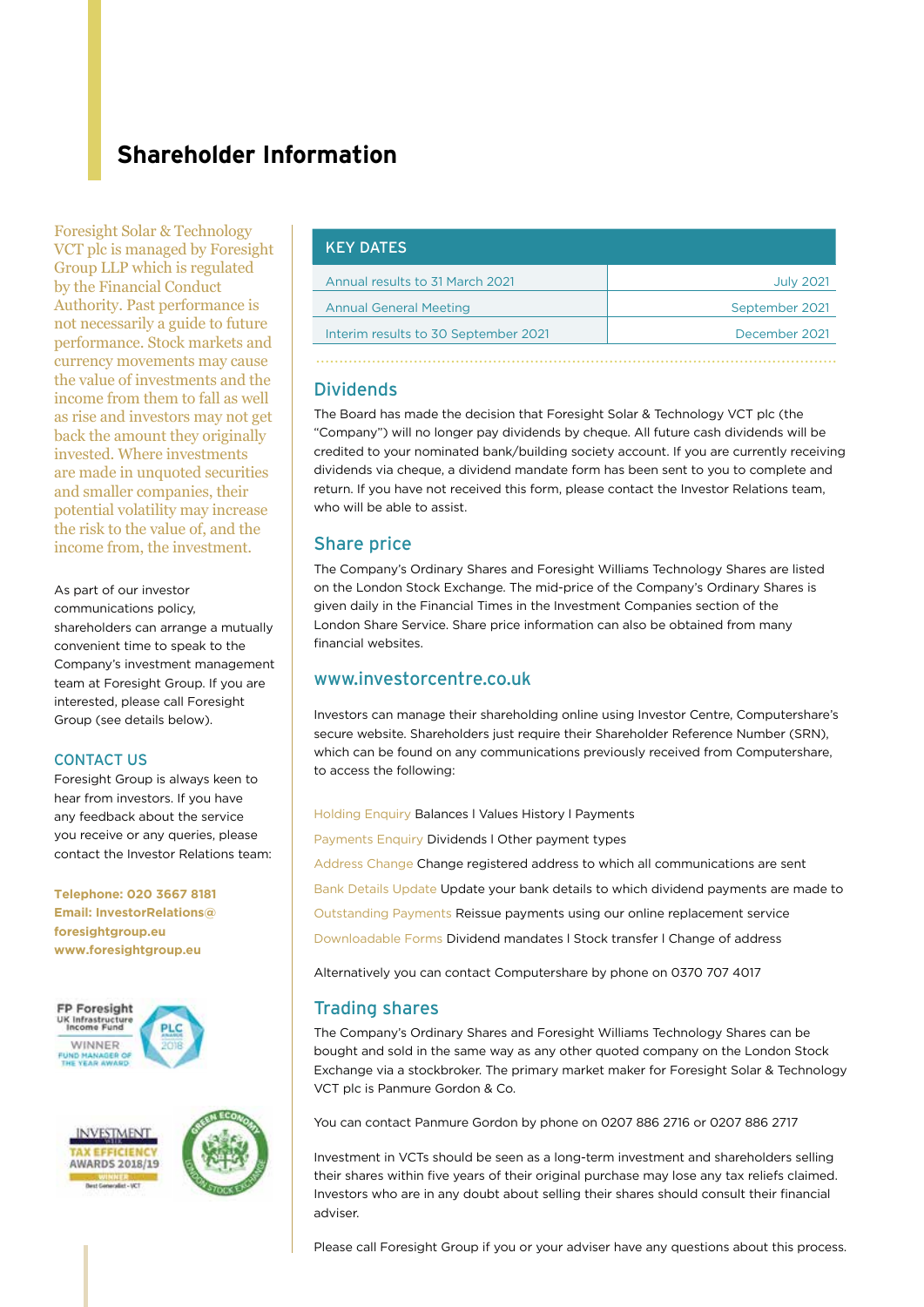## **Contents**

| <b>Financial Highlights</b>                           | $\overline{2}$  |
|-------------------------------------------------------|-----------------|
| <b>Chairman's Statement</b>                           | 4               |
| <b>Investment Manager's Review</b>                    | 6               |
| Portfolio Overview                                    | 12 <sup>2</sup> |
| Portfolio Analysis                                    | 20              |
| Governance                                            | 21              |
| Unaudited Half-Yearly Results and                     |                 |
| Responsibilities Statements                           | 21              |
| Unaudited Non-Statutory Analysis of the Share Classes | 22              |
| <b>Financial Statements</b>                           | 24              |
| Unaudited Income Statement                            | 24              |
| <b>Unaudited Balance Sheet</b>                        | 25              |
| Unaudited Reconciliation of Movements                 |                 |
| in Shareholders' Funds                                | 25              |
| Unaudited Cash Flow Statement                         | 26              |
| Notes to the Unaudited Half-Yearly Results            | 27              |
| <b>Glossary of Terms</b>                              | 29              |
| <b>FCA Information</b>                                | 31              |
| <b>Corporate Information</b>                          | 33              |
|                                                       |                 |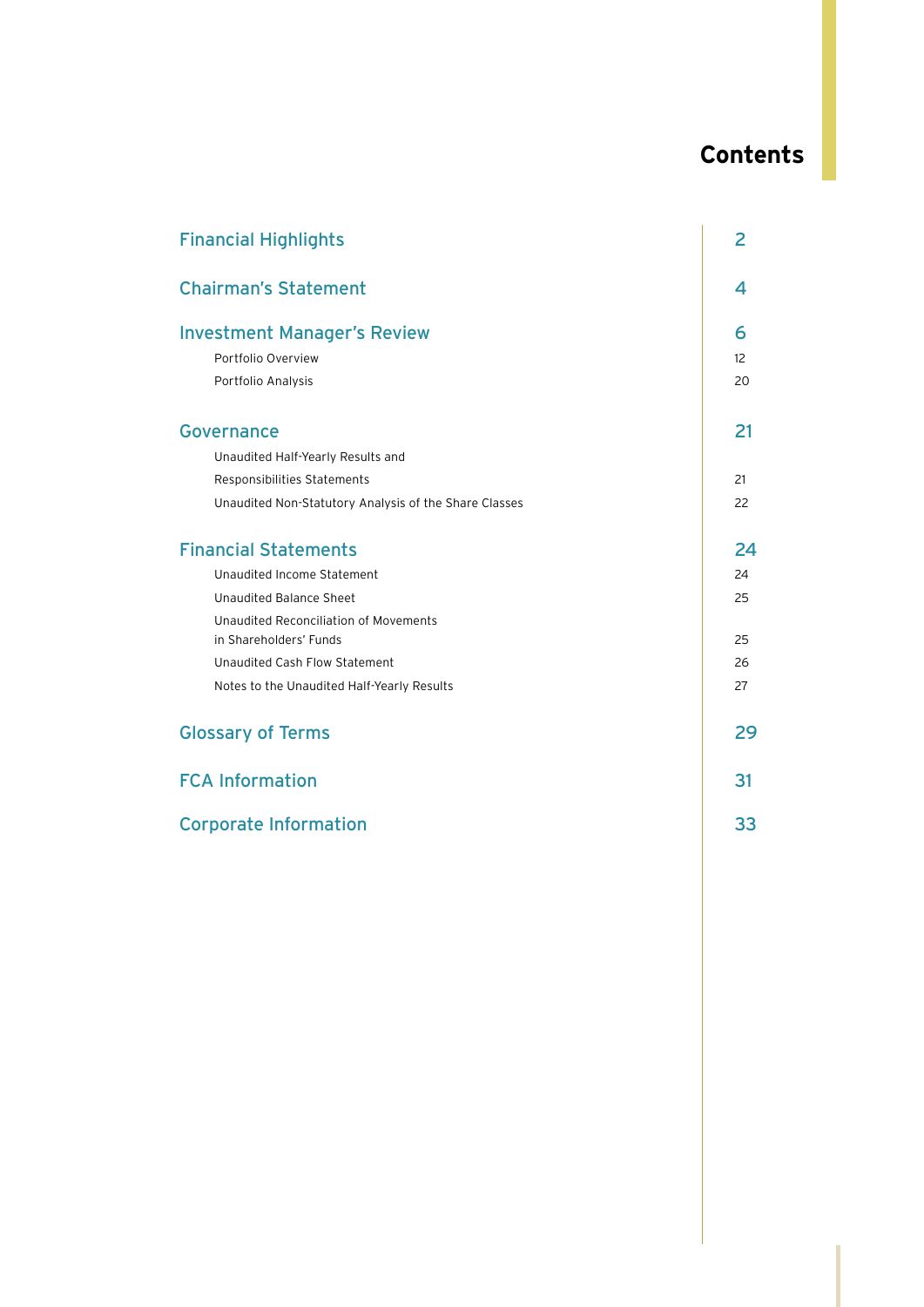### **Financial Highlights**

**Ordinary Shares Total Net Assets** as at 30 September 2020

# **£24.9m**

**Ordinary Shares Net Asset Value per share**  as at 30 September 2020



**Foresight Williams Technology Shares Total Net Assets**  as at 30 September 2020



#### Ordinary Shares Fund

- Total net assets £24.9 million.
- After payment of 2.0p in dividends, Net Asset Value per Ordinary Share at 30 September 2020 was 70.2p (31 March 2020: 72.7p).
- At 30 September 2020, the fund held positions in 12 UK assets, with a total installed capacity of 74.7MW. During the period the portfolio generated 53 gigawatt hours of clean energy, sufficient to power approximately 18,000 UK homes for a year.
- At 30 September 2020, the fund also held a position in one Italian solar asset with a total installed capacity of 0.4MW.
- Post period end, in December 2020, the fund's portfolio companies completed the sales of Littlewood and Telecomponenti.

### Foresight Williams Technology Shares Fund

- At 30 September 2020, under the FWT Shares Offer, the Company had raised £3.8m, and was yet to make an investment.
- Post period end, the FWT Shares made investments totalling £1.1m in three companies: Additive Manufacturing Technologies Limited, Audioscenic Limited and Refeyn Limited.
- Since the end of the reporting period, a further £1.7m has been raised, bringing the total raised to £5.5m.

#### Dividend History

| <b>Ordinary Shares</b> |                    |
|------------------------|--------------------|
| Date                   | Dividend per share |
| 25 September 2020      | 2.0 <sub>p</sub>   |
| 22 November 2019       | 3.0 <sub>p</sub>   |
| 26 April 2019          | 3.0 <sub>p</sub>   |
| 23 November 2018       | 3.0 <sub>p</sub>   |
| 27 April 2018          | 3.0 <sub>p</sub>   |
| 24 November 2017       | 3.0 <sub>p</sub>   |
| 7 April 2017           | 3.0 <sub>p</sub>   |
| 18 November 2016       | 3.0 <sub>p</sub>   |
| 8 April 2016           | 3.0 <sub>p</sub>   |
| 13 November 2015       | 3.0 <sub>p</sub>   |
| 10 April 2015          | 3.0 <sub>p</sub>   |
| 14 November 2014       | 3.0 <sub>p</sub>   |
| 4 April 2014           | 3.0 <sub>p</sub>   |
| 25 October 2013        | 3.0 <sub>p</sub>   |
| 12 April 2013          | 2.5p               |
| 31 October 2012        | 2.5p               |
| Cumulative             | 46.0 <sub>p</sub>  |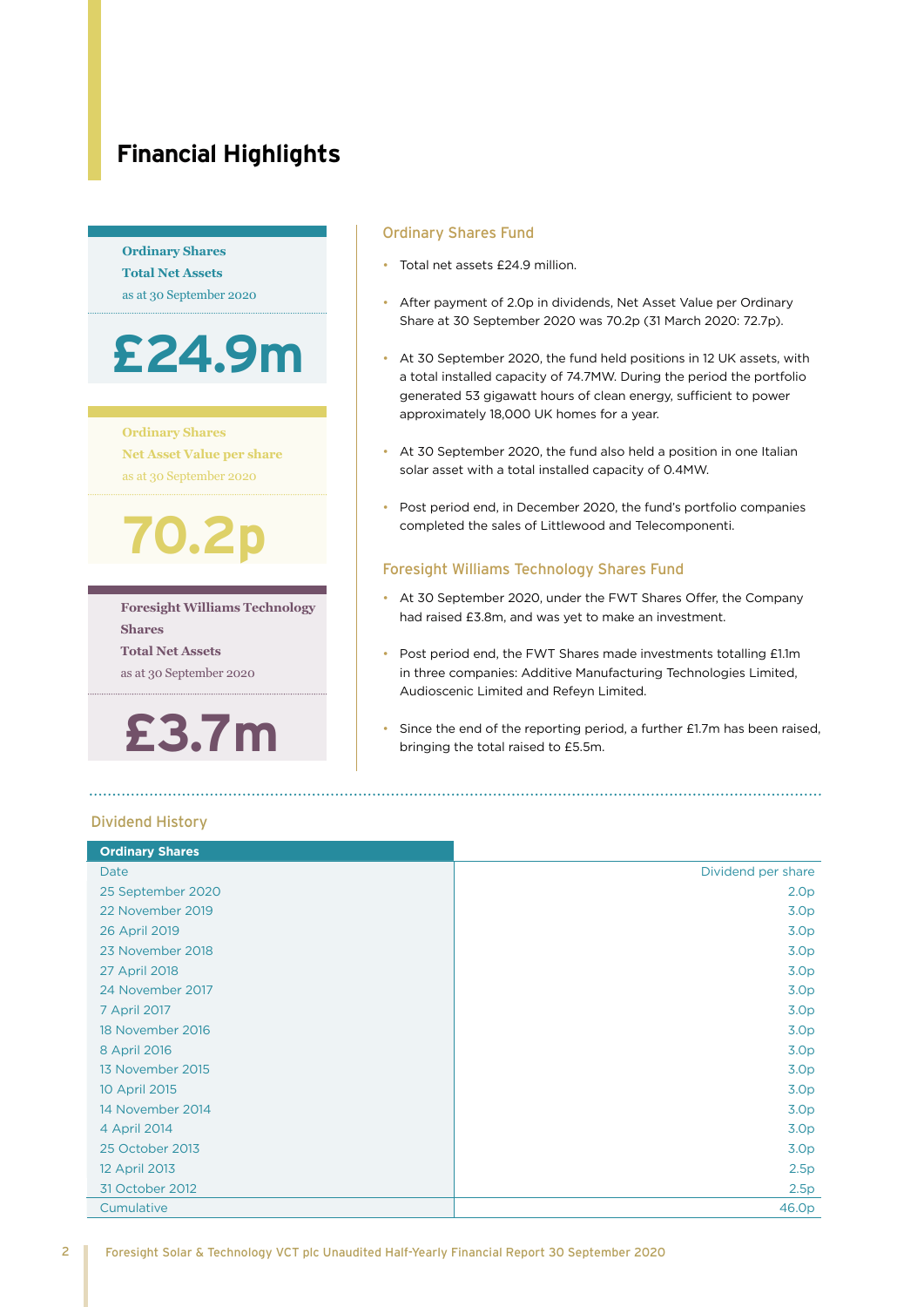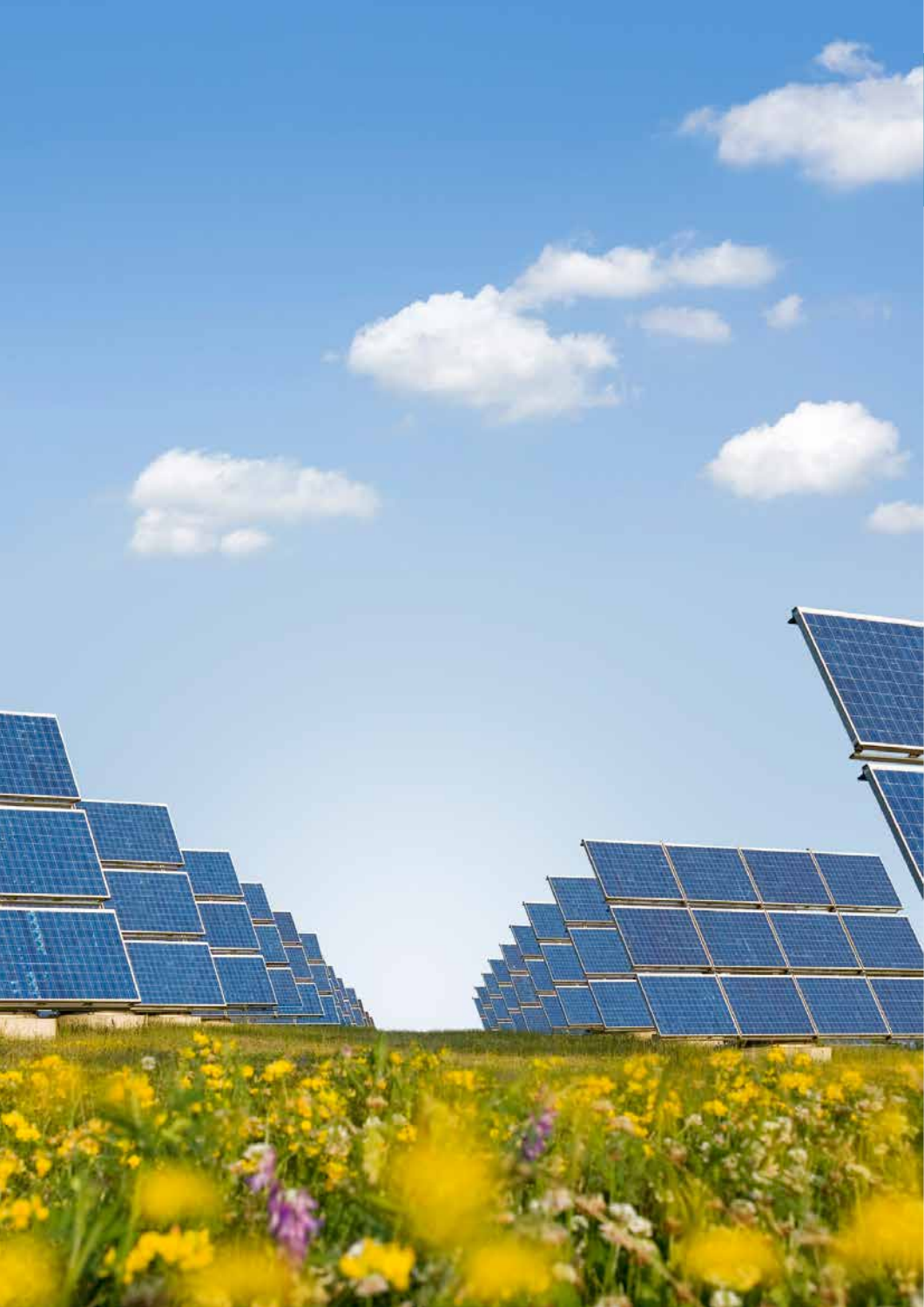### **Chairman's Statement**



### Ernie Richardson

Chairman of Foresight Solar & Technology VCT plc On behalf of the Board, I am pleased to present the Unaudited Half-Yearly Financial Report for Foresight Solar & Technology VCT Plc for the six months ended 30 September 2020 and to provide you with an update on the developments affecting the Company.

### ORDINARY SHARES Performance and portfolio activity

The Net Asset Value per Ordinary Share decreased by 0.5p to 70.2p at 30 September 2020, compared to 72.7p per share at 31 March 2020, after deducting the 2.0p per Ordinary Share dividend that was paid on 25 September 2020. The decrease in NAV is driven by the usual running expenses of the fund, with steady valuations in the portfolio for the period. As reported in the Company's Annual Report and Accounts released in July, the effects of COVID-19 on the existing investment portfolio remain reasonably limited given the nature of the underlying investments.

There were no new acquisitions in the UK portfolio during the period. As reported in the Annual Report, final terms were agreed for the sale of the small Italian rooftop asset, Telecomponenti, which completed post period end in December 2020, delivering a return of 1.2x to the Company.

The Board are also pleased to announce the sale of Littlewood completed post period end in December 2020. A sale of Greenersite, the smallest UK asset, is also being pursued.

Following the award of the Spanish claim (equivalent to £2m-£2.5m, or 5.6-7.0p per Ordinary Share), consistent with July's annual report, there continues to remain significant challenges with respect to collectability. The

Company continues to follow up this claim in the courts and as such, the Board has not assigned any current value to the claim in the net asset value reported.

The Board was also pleased that the Investment Manager was able to complete the refinancing of the investment portfolio in June 2020, reducing finance costs across the portfolio.

With a portfolio solely situated in the UK, the Board consider the Ordinary Shares fund to be optimally invested and well placed to maximise future returns for Shareholders.

### **Dividends**

During the period, an interim dividend of 2.0p per Ordinary Share was paid on 25 September 2020. This brought the total dividends paid since launch to 46.0p per Ordinary Share, and a total return of 116.2p per Ordinary Share since launch (compared with 116.7p per Ordinary Share as at 31 March 2020 and 133.6p per Ordinary Share as at 30 September 2019).

As reported in July's annual report, following the completion of the Company's tender offer in March 2020 and a subsequent review of the dividend policy, the Board will endeavour to pay out dividends derived from the income generated by the underlying portfolio, rather than a fixed pence per share.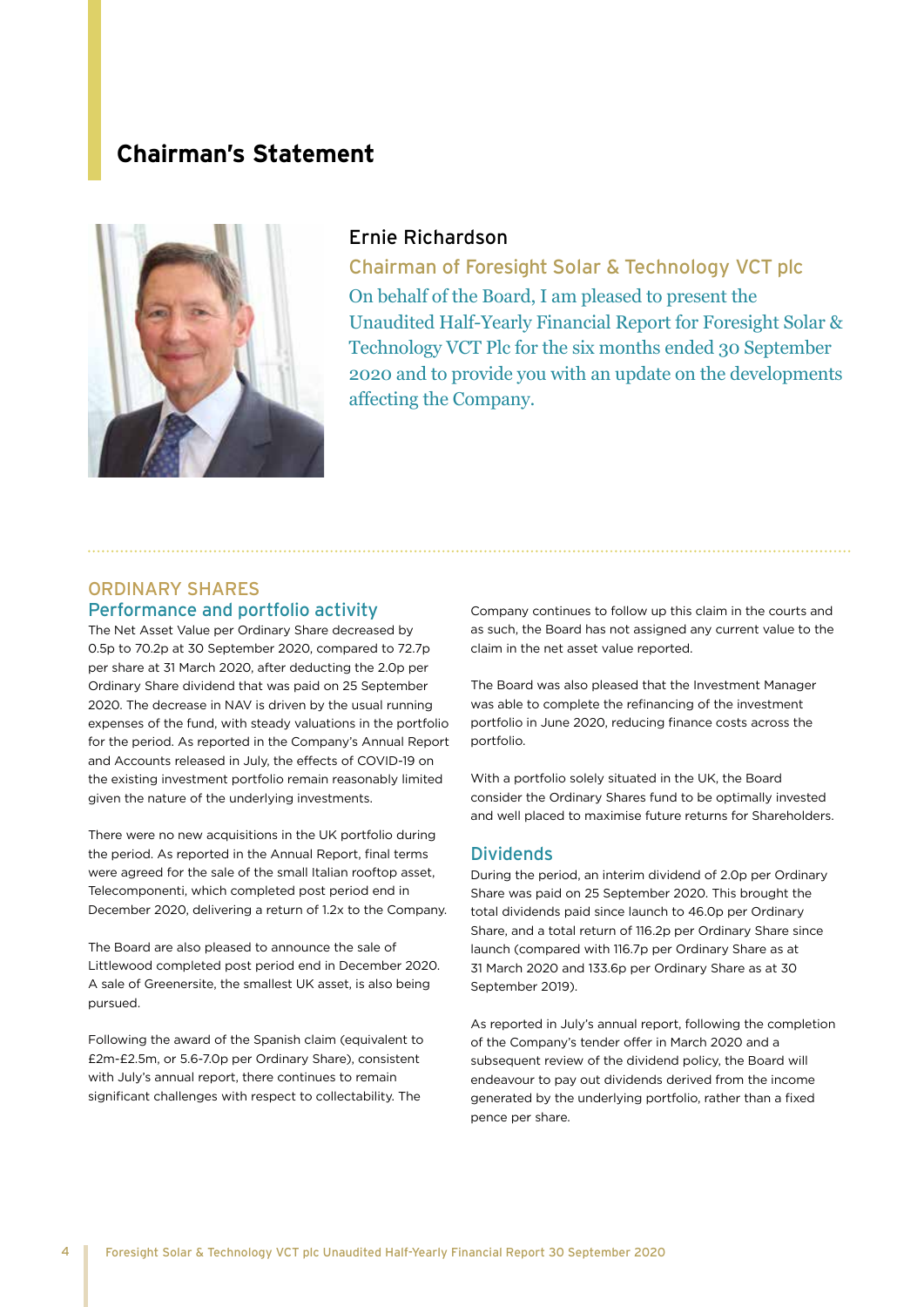### **Chairman's Statement**

### Management fees

The annual management fee of the Ordinary Shares fund is calculated as 1.5% of Net Assets and equated to £189,000 during the period.

### FWT SHARES

The Foresight Williams Technology VCT share class (the 'FWT Shares') was launched in December 2019, and represents an exciting investment opportunity made possible by the collaboration between Foresight Group and Williams Advanced Engineering ('WAE'), a technology and engineering services business, originally spun out of the Williams Formula 1 business.

The share class provides investors with the opportunity to invest in a portfolio of early-stage companies with high growth-potential, developing innovative and occasionally transformational technologies across a range of different sectors. It builds on the successful relationship that Foresight and WAE have enjoyed from their launch of the Foresight Williams Technology EIS Fund (the 'EIS fund') in November 2016, which has raised approximately £50 million to date and has made over twenty investments across a range of different sectors so far.

#### Fundraising and share issues

The Offer for subscription is up to £20 million (with an overallotment facility for up to an additional £10 million) through the issue of FWT Shares. During the period, 2.7 million FWT Shares were allotted, raising a further £2.7m, bringing the total funds raised to over £3.8m.

Post period end in November and December 2020, a further 1.7 million FWT Shares were allotted, increasing the total funds raised to £5.5m.

The Offer is now closed for investment, however the Board and I are pleased to announce that a second offer for subscription will be published shortly, allowing for investors to continue to participate in the future fundraising of the FWT share class.

### Portfolio and deal activity

As at 30 September 2020, the FWT shares had yet to begin investing, however the Board and I are pleased to announce that post period end, in October and November 2020, the FWT Shares made investments totalling £1.1m in three exciting companies: Additive Manufacturing Technologies Limited, Audioscenic Limited and Refeyn Limited. Further details of these deals are included in the Investment Manager's review on pages 10 and 11.

#### Management fees

The annual management fee of the FWT Shares fund is calculated as 2.0% of Net Assets and equated to £25,000 during the period.

### Auditor

The Board regularly reviews the Company's ongoing costs and launched a tender for its audit contract following the signing of the 2020 Annual Report and Accounts. A competitive tender process is in progress and due to conclude soon, and I look forward to announcing its outcome in the near future.

### **Outlook**

As noted in the Annual Report, following the successful refinancing of the underlying portfolio, the Company will continue to seek to optimise the performance of the existing Ordinary Shares portfolio including fixing power price agreements (PPAs) when they are deemed attractive, and pay dividends through a combination of income earned and realised gains. The Board and the Investment Manager continue to monitor the ongoing impact of the COVID-19 pandemic which has, so far, been limited.

Over the medium to long term, once all Ordinary Shareholders have reached their minimum 5-year qualifying holding period, the Board and the Investment Manager will, if appropriate, begin a managed process of returning the value of the Ordinary Shares fund to its Shareholders.

The Company will also continue to raise new funds in the FWT Shares fund and seek appropriate qualifying investments for this share class.

#### Ernie Richardson

Chairman 22 December 2020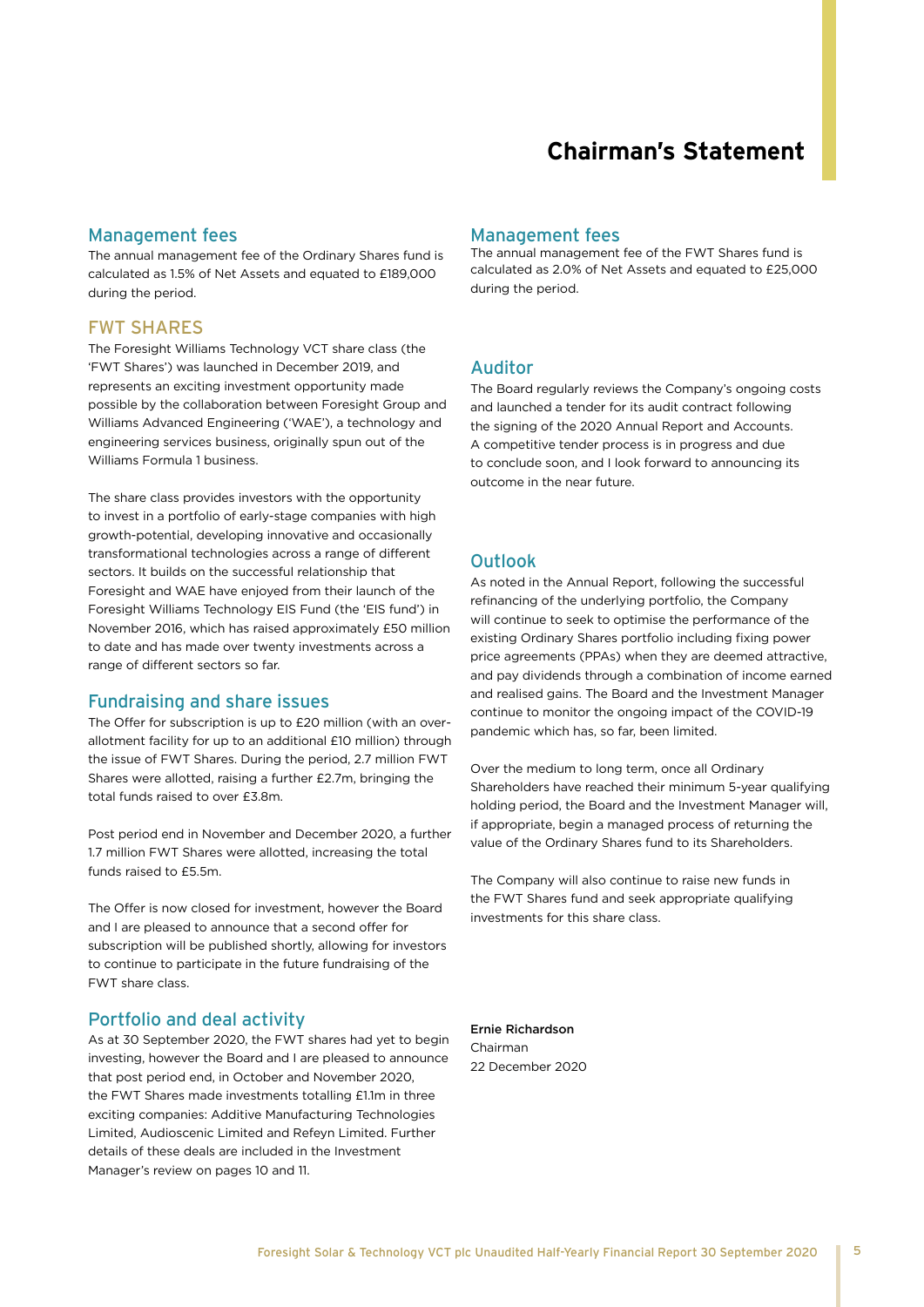### **Investment Manager's Review**

#### Portfolio summary and performance

During the period the Investment Manager remained focused on delivering a positive operational performance from the portfolio of assets. The disposal of three smaller assets was progressed, while the debt refinancing completed during the period improving the return potential of the Company.

The UK assets in the portfolio achieved a strong performance during the period 1 April 2020 to 30 September 2020 with total electricity production 4.3% above expectations. The assets generated a total of 53GWh, enough clean electricity to power over 18,000 UK homes. This positive performance reflects higher than average irradiation levels and good availability of the solar plants.

Further details on performance of the individual assets are included on pages 12 to 18. The operation of the assets has not been affected by national or regional COVID-19 lockdowns.

As anticipated, in June 2020 a new cross-portfolio debt facility was agreed with the existing lender, refinancing all project-level debt for the UK solar assets. The term of the new facility runs until 31 December 2023. By working with the existing lender which is familiar with the whole portfolio, the Investment Manager was able to secure preferable terms on the loans.

There were no acquisitions during the period.

#### **Disposals**

Following a decision to refocus the portfolio and to provide liquidity for the fund, the Investment Manager has been working to complete the sale of three small assets.

In May, final terms were agreed for the sale of a small Italian rooftop asset, Telecomponenti – the fund's sole remaining foreign asset. The completion of the sale process was

delayed by COVID-19 but completed post period end in December 2020.

Also post period end, in December 2020, the Littlewood asset was sold. A sale of Greenersite, the smallest UK asset, is also being pursued.

#### Market update COVID-19

As the Government imposed lockdown restrictions on the UK in order to limit the spread of COVID-19, the energy industry saw a sharp contraction in demand with industrial and commercial businesses shutting down overnight. This drop in demand resulted in wholesale energy prices reaching historic lows. Following an overall fall in electricity demand of 20%, demand slowly recovered as lockdown restrictions eased, the holiday period came to an end, and as businesses and schools began to reopen.

The Company's solar plants typically operate with minimal human involvement and have been able to carry on operating unaffected by either national or regional lockdowns. As electricity generators, the solar plants provide an essential service and are therefore classified as a 'Critical Sector', with all those responsible for maintaining them deemed 'Key Workers'. The solar projects continue to generate electricity and receive payments for the green energy that they produce, which is essential in keeping the country running.

Nonetheless, the Investment Manager conducted a full review of all key service providers and looked at the risks within the supply chain for spare parts. We are confident in the resilience of the business continuity plans in place for the solar sites' operations.

#### Green Investment

In the wake of the pandemic, Governments and supranational organisations such as the EU are constructing substantial economic recovery packages, and clean energy is likely to play a key role in such plans. Over the last five years renewable power has emerged as the most cost-effective energy source in many countries around the globe; two thirds of the world's population now live in areas where the cheapest form of energy is electricity generated from wind and solar. This is important because it implies there is no longer a trade-off between stimulating economic recovery and financing green growth.

The UK has also announced a £3 billion Green Recovery Package which should accelerate progress towards the 2050 net carbon neutral goal. The renewables sector is likely to be a beneficiary in terms of job creation and benign future energy policy.

#### **Brexit**

Current EU rules on trade and business continue to apply as we draw towards the end of the transition period in January 2021. For example, the EU Emissions Trading System (EU ETS), which sets a cap on the total amount of greenhouse gases that can be emitted by installations, will continue until April 2021. In a bid to boost the UK's environmental credentials post-Brexit, Chancellor Rishi Sunak has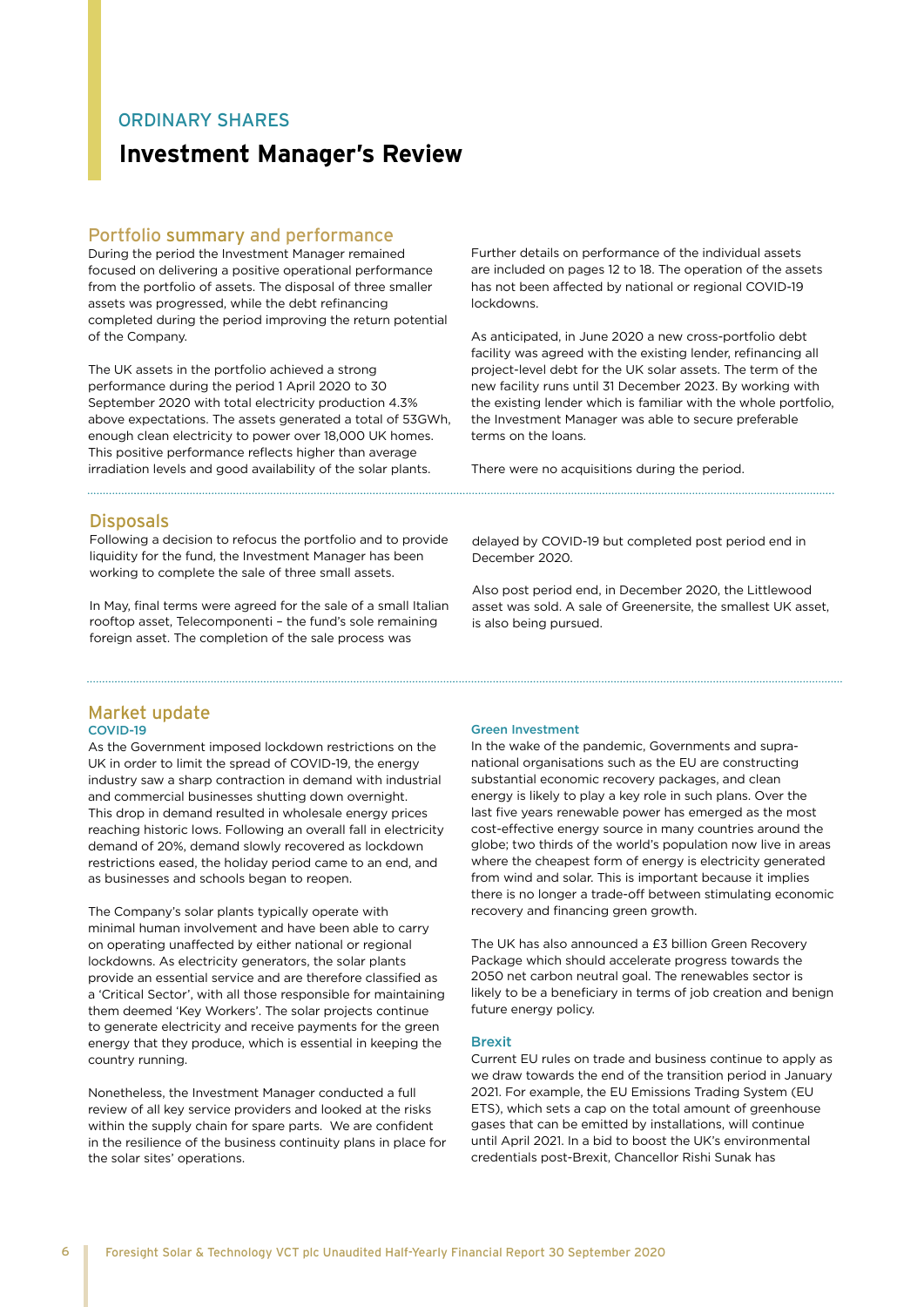### **Investment Manager's Review**

outlined the country's updated green finance strategy ahead of the 26th UN Climate Change Conference of the Parties (COP 26) scheduled for November 2021 in Glasgow. Sunak announced the intention to set a green "taxonomy" which replicates the European Union's approach, with a common methodology for determining which activities can be defined as environmentally sustainable. The UK taxonomy will take the scientific metrics in the EU taxonomy as its basis and a UK Green Technical Advisory Group will be established.

Foresight's view has not changed from that set out previously; the energy market in the UK is closely aligned with European markets and this is not expected to change over the long term. The exit from the EU has yet to cause significant volatility in the energy markets in the short term. Longer term impacts such as weaker economic demand and the availability of unskilled labour are not deemed material to the future operations of the portfolio. Foresight remains of the view that Brexit is unlikely to have a significant impact on the financial and operational performance of the assets.

#### Revenues

During the period, approximately two thirds of revenue from the UK portfolio investments came from subsidies (predominantly under the ROC scheme) and other green benefits. These revenues are directly and explicitly linked to inflation for 20 years from the accreditation date under the ROC regime and subject to Retail Price Index ("RPI") inflationary increases applied by Ofgem in April of each year. The remaining revenues derive from electricity sales by our UK portfolio companies, which are subject to wholesale electricity price movements.

The average power price achieved during the period 1 April 2020 to 30 September 2020 was £38.66 per MWh, representing a decrease on the price achieved in the 12 months to 31 March 2020 (£44.45 per MWh). Although power prices declined early in the period as the COVID-19 lockdown dramatically suppressed demand, as restrictions were lifted, wholesale power prices recovered. However, there remains volatility and uncertainty about market factors affecting prices in the short to medium term. The Investment Manager continues to monitor these in order to seek the best opportunities to enter into short term price fixing arrangements when they arise.

During the period 1 April 2020 to 30 September 2020 there was a 3.76% decrease in long term power price forecasts from 31 March 2020. This was driven by a major reduction in short term forecast electricity demand as a result of COVID-19 induced economic restrictions. The Investment Manager uses these forward-looking power price assumptions to assess the likely future income of the portfolio investments for valuation purposes.

The Company's assumptions are formed from a blended average of the forecasts provided by third party consultants and are updated on a quarterly basis. The forecasts anticipate a small increase in prices over 2020-2030 and then remain broadly stable over the longer term.

This decrease from the March 2020 figure is largely driven by global factors including the pandemic, fluctuating exchange rates, weather events and the impact of gas prices on power prices. The various lockdown measures announced across Europe over Winter 2020 will continue to incite volatility in power prices, with near-term contracts falling following strong gas supply to Europe.

Power Purchase Agreements ("PPAs") are entered into between each portfolio company and regulated retail energy suppliers in the UK electricity supply market. Under the PPAs, each portfolio company will sell the entirety of the generated electricity and ROCs. Electricity can be sold at a fixed price for an agreed duration, or at a variable rate, as agreed from time to time.

The PPA strategy adopted by our portfolio companies seeks to optimise their revenues from the power generated, while keeping the flexibility to manage their solar assets appropriately. The Boards of our portfolio companies, with assistance from Foresight, constantly assess conditions in the electricity market and set their pricing strategy on the basis of likely future movements.

The Company's strategy is to maintain c.30% of the portfolio under fixed pricing agreements, with the remainder selling electricity at a variable market rate. The assets with fixed arrangements currently account for 34% of capacity. The average UK power price achieved across the portfolio for the period was £38.66MWh, compared to a wholesale market average of £30.68MWh demonstrating the effectiveness of the strategy in place.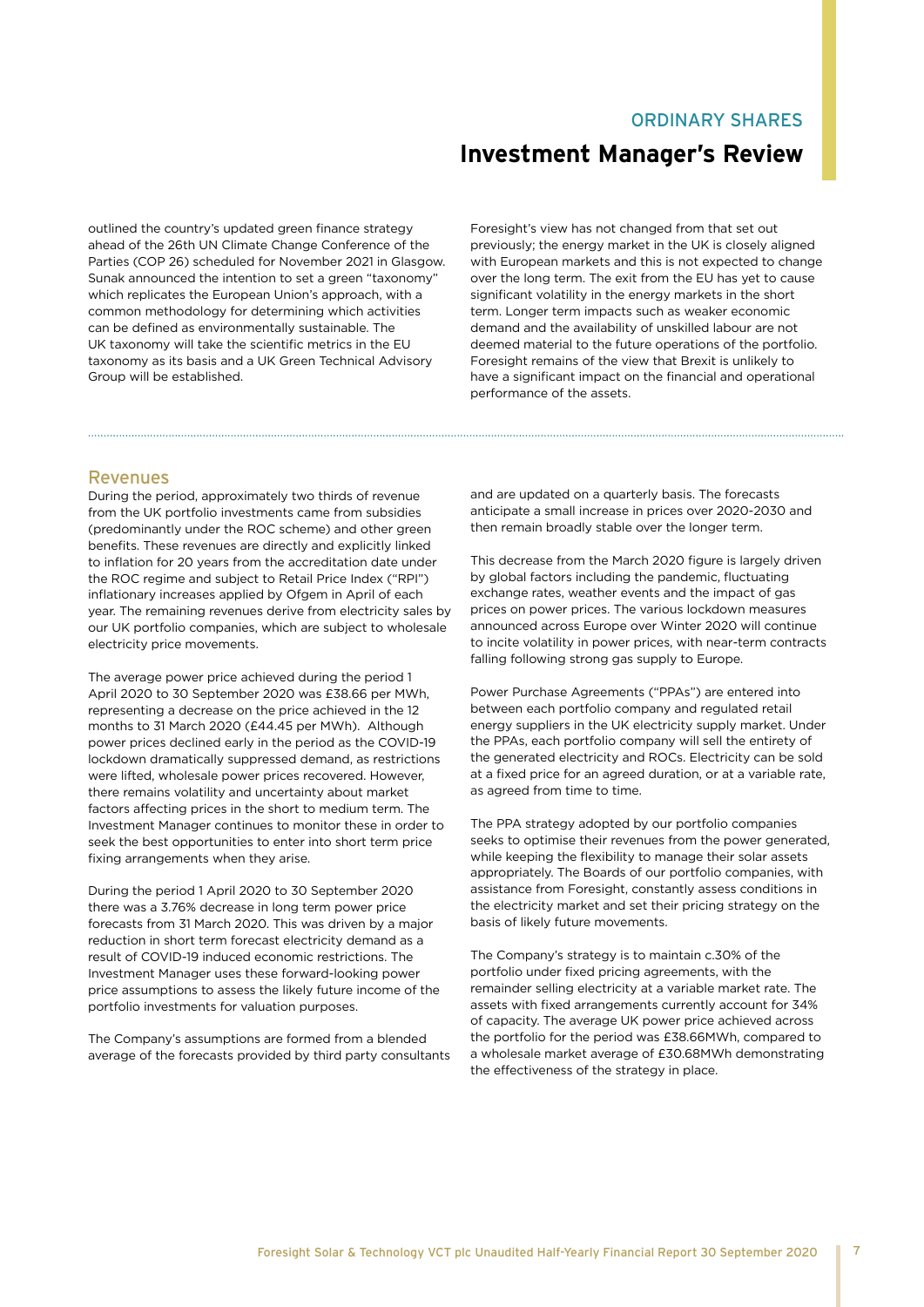### **Investment Manager's Review**

#### Sustainable investing

Sustainability lies at the heart of the Manager's approach, and the Manager believes that investing responsibly, seeking to make a positive social and environmental impact, is critical to its long-term success. These factors have been integrated into the investment process, and are actively supported by all involved, regardless of seniority.

Foresight continues to refine its sustainability tracking to further improve its investment processes, enhance the sustainability performance of existing assets and demonstrate more comprehensively the environmental benefits and social contribution of the Company's activities, implementing Foresight Group's Sustainable Investing in Infrastructure Strategy. This strategy focuses on ensuring all assets are evaluated prior to acquisition and throughout their ownership, in accordance with Foresight Group's Sustainability Evaluation Criteria.

There are five central themes to the Criteria, which cover the key areas of sustainability.

#### The five criteria are:

- 1. Sustainable Development Contribution: The development of affordable and clean energy as well as improved resource and energy efficiency.
- 2. Environmental Footprint: Assessing potential environmental impact such as emissions to air, land and water, effects on biodiversity and noise and light pollution
- 3. Social Engagement: Engagement and consultation with local stakeholders. Ensuring a positive local economic and social impact, community engagement and the health and wellbeing of stakeholders.
- 4. Governance: Compliance with relevant laws and regulations and ensuring best practice is followed.
- 5. Third Party Interactions: Third party due diligence is conducted on key counterparties to ensure adherence to the aforementioned criteria where relevant.

#### Land management

Compliance audits have been carried out on all UK sites held by portfolio companies, confirming that they are in line with government permits and conditions. Foresight Group remains a working partner of the Solar Trade Association's Large Scale Asset Management Working Group. Foresight is a signatory to the Solar Farm Land Management Charter and seeks to ensure that the solar farms operated by all of our portfolio companies are managed in a manner that maximises the agricultural, landscaping, biodiversity and wildlife potential, which can also contribute to lowering maintenance costs and enhancing security. As such, Foresight Group regularly inspects sites and advises portfolio companies to develop site specific land management and biodiversity enhancement plans to secure long term gains for wildlife and ensure that the land and environment are maintained to a high standard.

This includes:

- Management of grassland areas within the security fencing to promote wildflower meadows and sustainable sheep grazing;
- Planting and management of hedgerows and associated hedge banks;
- Management of field boundaries between security fencing and hedgerows;
- Sustainable land drainage and pond restoration;
- Installation of insect hotels and reptile hibernacula;<br>• Installation of boxes for bats, owls and kestrels:
- Installation of boxes for bats, owls and kestrels;
- Installation of beehives by local beekeepers.

Most solar parks are designed to enable sheep grazing and the remaining plants are investigated for alterations to ensure that the farmland on which the solar assets are located can remain useful in agricultural production, which is a frequent desire of local communities.

Examples of sustainable land management activities across the portfolio include:

- Free-range chickens grazing at the New Kaine site
- The grounds of Turweston and Littlewood solar farms continue to be managed as wildflower meadow
- Beehives are on site at Turweston
- Bird and bat boxes have been installed at Basin Bridge
- At Turweston additional gates with sufficient gaps at the lower edge were installed to allow for safe wildlife passage across the site
- Trees and hedgerows have been planted, and hedge infill work undertaken, at Dove View, Hurcott and Littlewood.

### O&M Provider Sustainability Agreement

As detailed in previous reports the Investment Manager has been working closely with its major suppliers and counterparties to encourage the adoption of ESG and sustainability policies where such policies either did not exist or were not as robust as that of the Investment Manager's own.

Foresight has established an O&M Provider Sustainability Agreement, which has been signed by the main providers of Operations and Maintenance services to the assets. We are pleased that these key O&M providers have agreed to align their approach with that of our own in placing sustainability at the heart of their operations.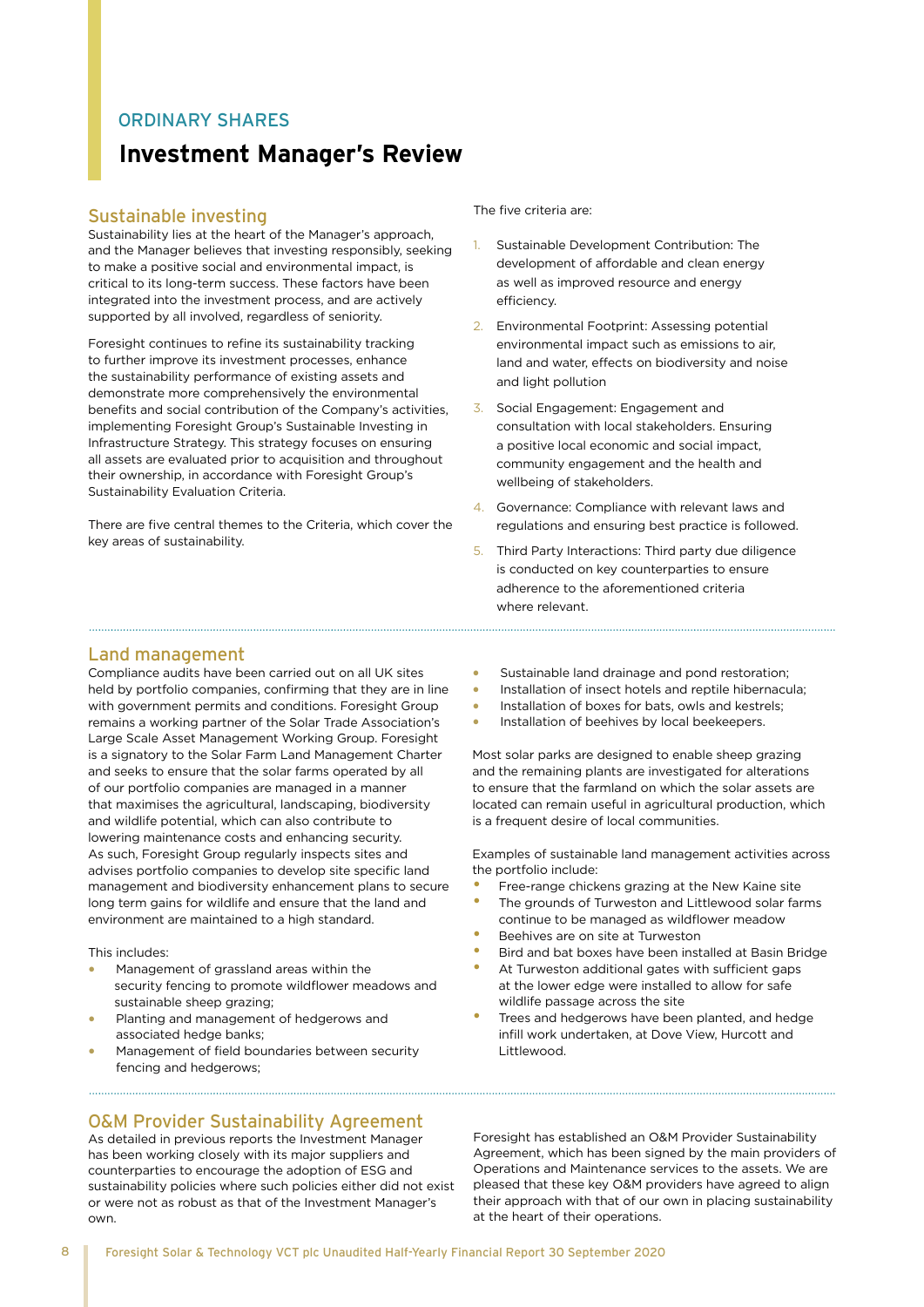### **Investment Manager's Review**

This ground-breaking agreement stipulates where Foresight believes positive environmental and social outcomes can be achieved within supplier activity. Foresight also believes that adherence can offer long-term cost benefit and business opportunities through more efficient use of resources and intelligent forward planning.

In the long-term, Foresight will expect its O&M providers to track their own performance in these areas and report this through annual questionnaires. Foresight also expects its O&M providers to communicate these requirements and standards within their supply chain. In order to review the

performance of our O&M providers, the Investment Manager will meet with them once a year and discuss how these principles worked in practice, as well as working together to update the principles, if necessary. Foresight plans to integrate these principles into future O&M contracts.

The principles that underpin the obligations of the agreements incorporate elements of both the United Nations Sustainable Development Goals and the Principles for Responsible Investment ("PRI") international frameworks.

### Social and Community Engagement

Foresight Group actively seeks to engage with the local communities around the solar assets operated by our portfolio companies and regularly attends parish meetings to encourage community engagement and promote the benefits of their solar assets.

Due to COVID-19, there were no site visits during the period and the Investment Manager was unable to attend parish meetings. However, the Investment Manager has continued to make annual community payments for Marchington, which have been extended to reflect the site's 40-year consent.

#### Health and safety

There were no reportable health and safety incidents during the period.

In May 2020 there was a fire close to the Stables farm asset. Although outside of the boundaries of the site, the event was recorded and investigated as a Near Miss in order to identify and eliminate any fire hazards from the premises.

Safety, Health, Environment and Quality ("SHEQ") performance and risk management are a top priority at all levels for Foresight Group. To further improve the management of SHEQ risks, reinforce best practice and ensure non-compliance with regulations is avoided, Foresight Group continues to work with independent health and safety consultants who regularly visit the assets operated by our portfolio companies to ensure they not only meet, but exceed, industry and legal standards. The

consultants have confirmed that all sites are in compliance with applicable regulations.

Recommendations have been investigated with follow-up actions agreed to help raise standards further. During the period, improvements to method statements have been made relating to the safe isolation of central inverters. The health and safety advisor provided additional recommendations to plan movement around the sites. The advisor noted that wet weather conditions make traversing the sites difficult in some places, especially when completing manual handling of heavy parts. Recommendations included a warning regarding driving off-road, which will be implemented for applicable sites by the Operation and Maintenance companies.

### **Outlook**

Despite a fall in the external power prices negatively impacting the portfolio valuation, it has otherwise been another positive period for the Company with good performance from the assets. The Company will continue to focus on delivering strong operational performance across the portfolio. During the period, the Investment Manager successfully concluded the negotiation of new debt terms with the existing lender to refinance the majority of the UK solar assets, with pricing materially less than the previous arrangements.

Long-term renewable energy projects typically have inflation-linked income streams, often with a high degree of Government backing through subsidies, which will be

unaffected by a slowdown in economic growth. We believe this offers a degree of protection for investors from the inevitable economic impact of the coronavirus pandemic.

More broadly, investor demand for renewable energy assets continues to rise with solar generation becoming an established mature investment sector. Coupled with reduced interest rates, valuations have proven to be resilient, notwithstanding the falls in power prices and power price projections. With prices and forecasts both more stable, we are cautiously optimistic that asset values will trade up over the next couple of years before the next exit can be considered.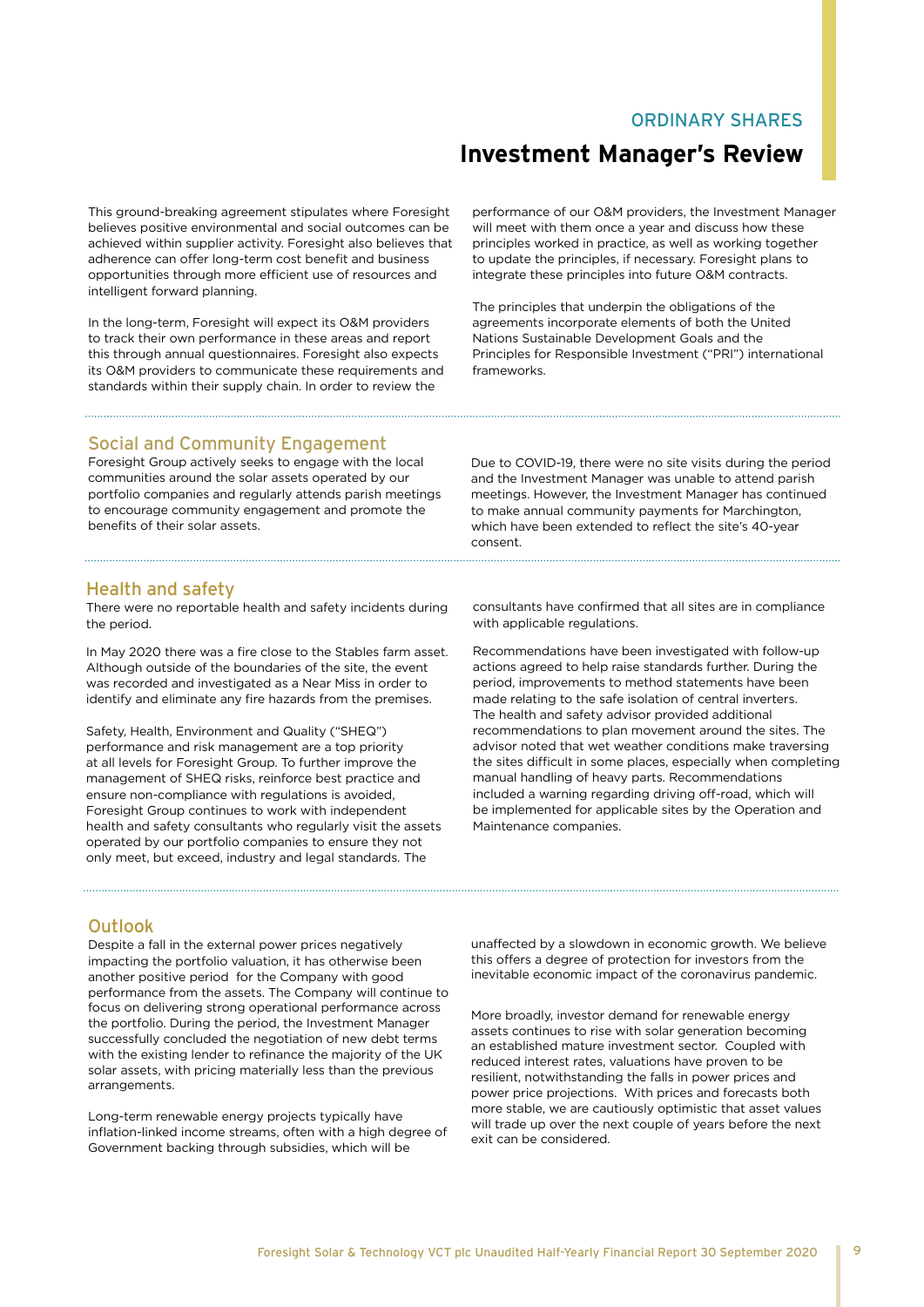### FORESIGHT WILLIAMS TECHNOLOGY SHARES

### **Investment Manager's Review**

#### Summary

Between the launch of the Foresight Williams Technology Shares ("the FWT fund") on 20 December 2019 and the end of the reporting period, £3.8m was raised. The Offer provides investors with the opportunity to invest in a portfolio of early-stage companies with high growth-potential, developing innovative and occasionally transformational technologies across a range of different sectors.

As at 30 September 2020, the FWT fund had yet to begin investing, however, subsequently the fund has acquired investments totalling £1.1m in three exciting companies. Audioscenic and Refeyn are detailed below as well as AMT in a case study on page 11.

### Post period acquisitions

## **AUDIOSCENIC**

The FWT fund's investment into Audioscenic, a developer of immersive 3D audio software, was completed in October. The company is a spin-out from the Institute of Sound and Vibrational Research ("ISVR") at the University of Southampton. By integrating computer vision into a soundbar, its speaker technology can monitor the location of a listener's head, beaming separate sound waves to their left and right ears. An immersive 3D audio experience can be created from a single, compact soundbar. An experience that is normally available to consumers only through headphones. The investment will support the commercialisation of the company's products and team expansion.

# **REOFEYN**

In November, the FWT fund invested into Refeyn, a life sciences instrumentation company that span-out from the University of Oxford. The company is commercialising a disruptive technology ("Mass Photometry") that uses light to measure the mass of molecules (such as proteins). Identifying and characterising protein molecules through mass measurement is an integral part of life sciences research, particularly in the development of new medicines. Refeyn's instruments are easier to use, significantly faster and lower cost than existing techniques.

Please refer to page 11 for the case study on AMT.

### Fundraising

The offer, made possible through an innovative collaboration between Foresight Group and Williams Advanced Engineering Ltd, the engineering consulting company that spun-out of Williams F1, continues to build positive momentum in the market. Since the end of the reporting period a further £1.7m has been raised, bringing the total raised to £5.5m.

### Pipeline

The onset of the coronavirus pandemic and the strict lockdown measures introduced in March triggered a slowdown in investment activity in the market targeted by the FWT fund. Encouragingly, the Investment Manager started to see a recovery in the demand for growth capital towards the end of the summer, supporting the development of a healthy pipeline of opportunities as the fund began to invest. The Investment Manager expects this to increase as the economy recovers from the pandemic.

At the time of writing, three further deals had passed the Investment Manager's Initial Investment Committee stage and were progressing to detailed due diligence.

Foresight Group LLP Investment Manager 22 December 2020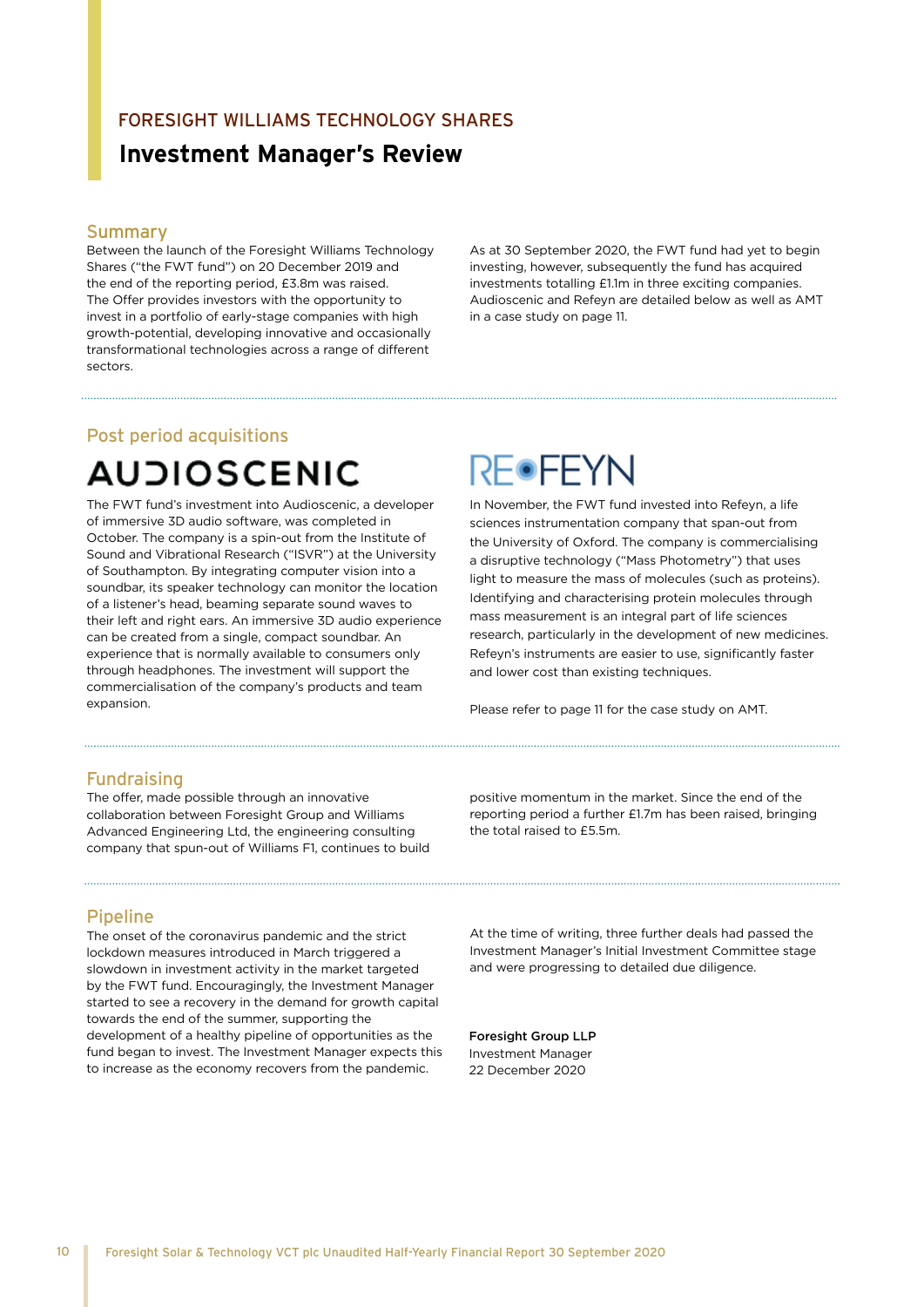### FORESIGHT WILLIAMS TECHNOLOGY SHARES

### **Investment Manager's Review**

### Case study of post period acquisition





| <b>Name</b>              | Additive Manufacturing Technologies Limited ("AMT") |
|--------------------------|-----------------------------------------------------|
| Location                 | Sheffield                                           |
| Website                  | www.amtechnologies.co.uk                            |
| Industry                 | 3D printing                                         |
| <b>Investment Date</b>   | October 2020                                        |
| <b>Investment Amount</b> | £360,000                                            |
| Ownership %              | 2.1%                                                |

Founded in 2017, AMT is headquartered in Sheffield with a design and manufacturing facility in Hungary, and offices in Texas.

#### **Technology**

3D printing (also known as additive manufacturing) is transitioning to a large-scale production technique. However, much of the production process for 3D printed parts, particularly the post-processing (cleaning, smoothing and sealing the surface of 3D printed parts), is still manual, costly and slow.

AMT was set up with the aim of developing fully automated, safe and sustainable post-processing systems to enable the industrial production of 3D printed parts at scale. AMT's technology automates the smoothing of 3D printed polymer parts, previously done by hand, by applying a solvent vapour to the surface to give a consistent, glossy finish.

#### Investment

The investment is part of a £2.5m round from existing shareholders and the UK Government through its Future Fund scheme. It will provide working capital to support continued R&D and develop the company's growing sales pipeline. In the same month as the FWT fund completed its investment, the potential of the company's products was recognised by HP, the leader in industrial 3D printing solutions. HP and AMT announced the formation of an alliance to help drive expansion of industrial 3D printed parts across industries such as automotive, industrial, medical and sporting goods at scale. AMT gains access to HP's worldwide sales team and customer network and the partnership provides a strong indication of demand for AMT's solutions in the market.

#### Environmental, Social & Governance considerations

AMT's technology is built around four pillars of sustainability: zero waste; better chemistries; less labour and less consumables. The company also ensures Health & Safety forms an integral part of the planning and execution of all staff activities. Moreover, by replacing a manual finishing process such as depowdering or surface smoothing of 3D printed parts, which often produces a large amount of dust, AMT's fully enclosed systems improve the quality and safety of the working environment.

**Joseph Crabtree, CEO** "AMT has made strong commercial gains in the last 12 months with revenue set for 100% year-on-year growth and a key partnership agreement signed with HP. The benefits of 3D printing have been accentuated by the COVID-19 pandemic and AMT is well positioned to capitalise on the accelerated adoption of 3D printing at scale as a result. We are excited about our growth prospects over the coming years and pleased to have Foresight Williams as a key investment partner."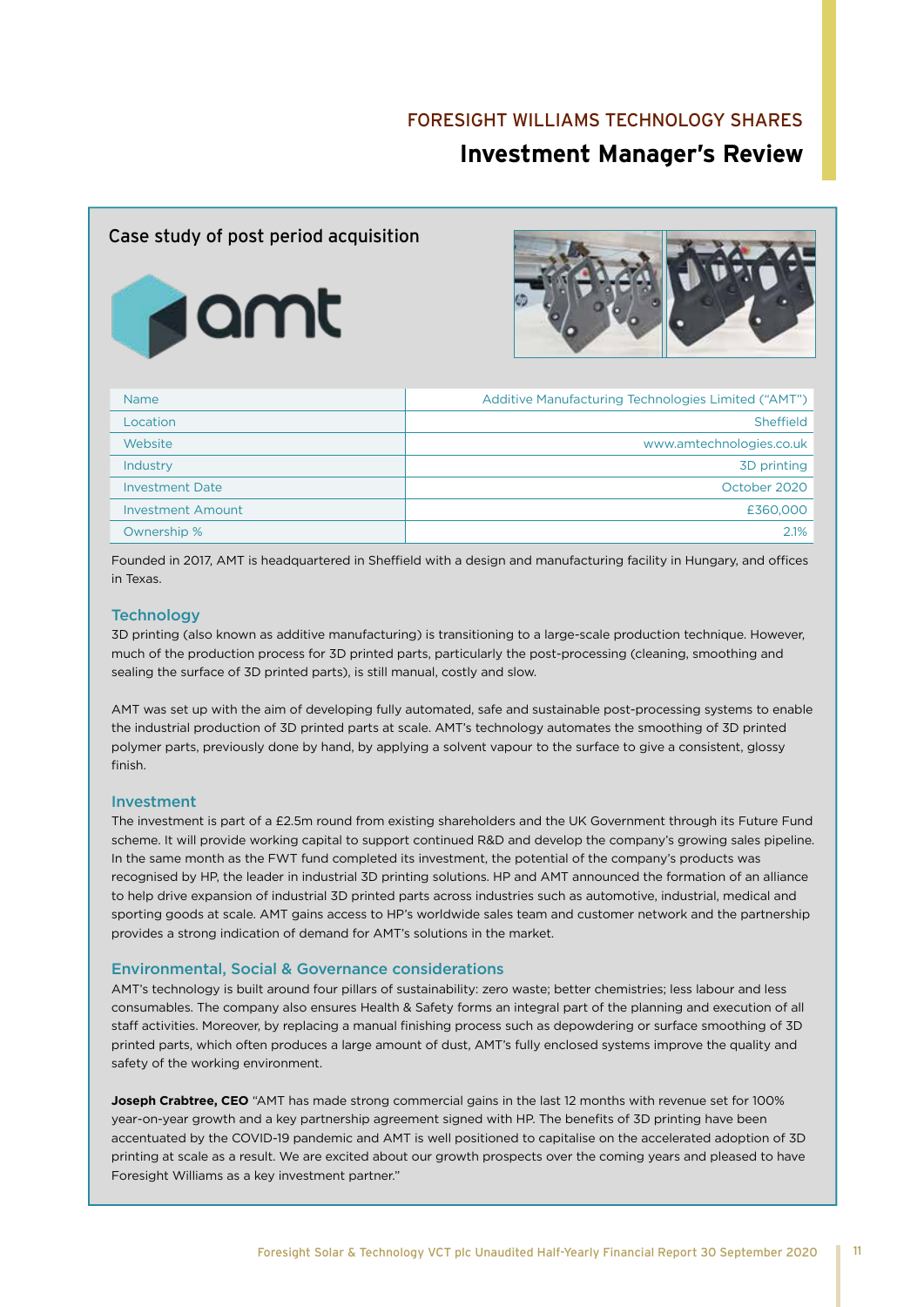### **Investment Manager's Review**

### **Portfolio Overview**

### **Turweston Solar Farm, Northamptonshire**



Investment date December 2014

30 September 2020

The portfolio company trading on the site performed above the expected level of production due to the good availability of the plant and high irradiance levels.

| Voting rights in the relevant<br>portfolio companies<br>Valuation | 49%<br>£6,811,907 |
|-------------------------------------------------------------------|-------------------|
|                                                                   |                   |
|                                                                   | Year ended        |
|                                                                   | 31 March 2020     |
| Income                                                            | £3,277,601        |
| <b>EBITDA</b>                                                     | £680,459          |
| Net liabilities                                                   | (E326.474)        |



### **Laurel Hill Solar Farm, County Down**



Investment date September 2017

The portfolio company trading on the site performed below the expected level of production due to a transformer which was persistently tripping. It was replaced in August, resolving the problem, and production was above the expected levels throughout September.

|                               | 30 September 2020 |
|-------------------------------|-------------------|
| Voting rights in the relevant |                   |
| portfolio companies           | 49%               |
| Valuation                     | £3,697,413        |

|                 | Year ended    |
|-----------------|---------------|
|                 | 31 March 2020 |
| Income          | £2,101,395    |
| <b>EBITDA</b>   | £305.157      |
| Net liabilities | (E152,016)    |

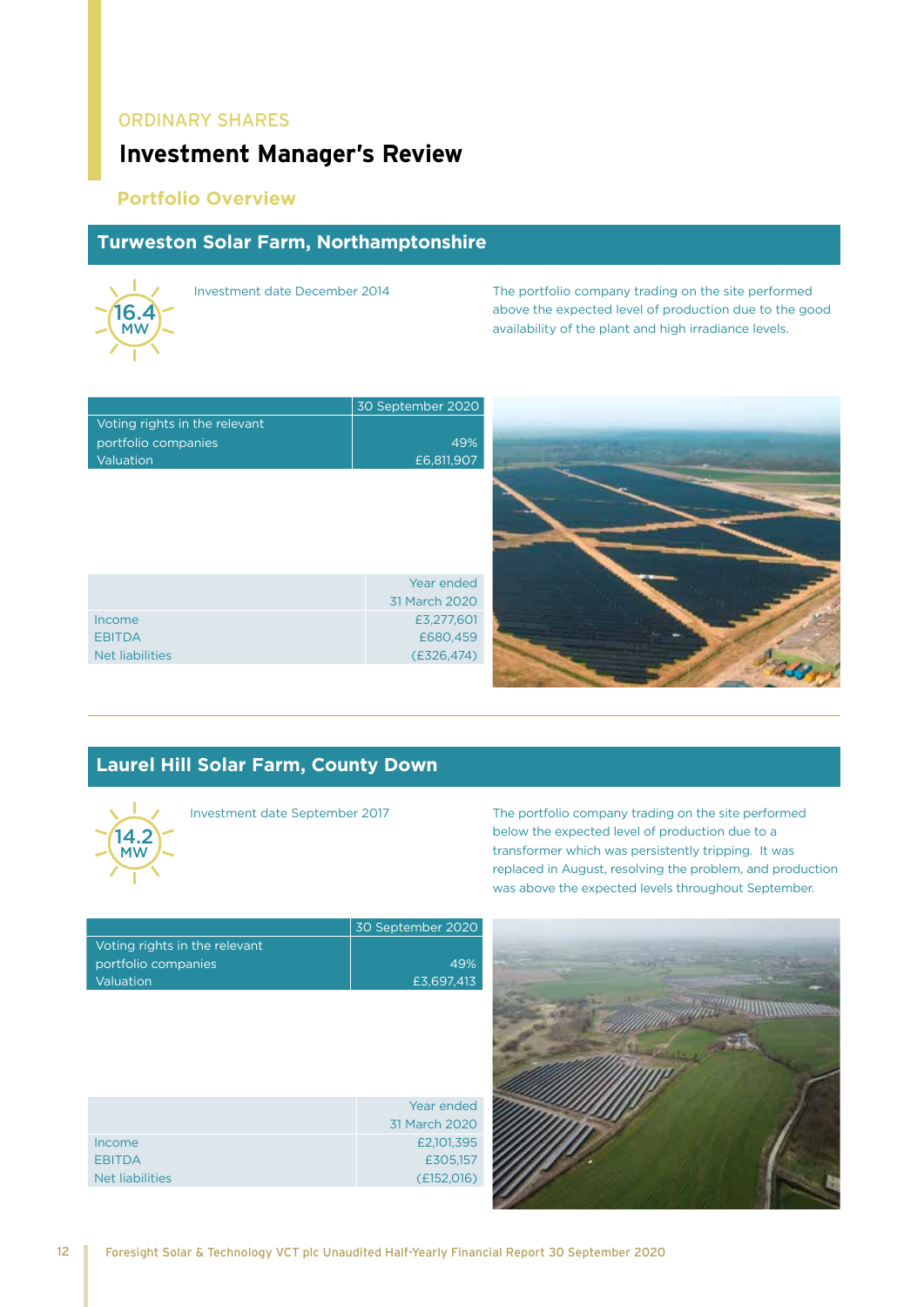### **Investment Manager's Review**

### **Hurcott Solar Farm, Somerset**



Investment date November 2018

The portfolio company trading on the site performed above the expected level of production due to the good availability of the plant and high irradiance levels.

|                               | 30 September 2020 |  |
|-------------------------------|-------------------|--|
| Voting rights in the relevant |                   |  |
| portfolio company             | 49%               |  |
| Valuation                     | £3,099,134        |  |
|                               |                   |  |
|                               |                   |  |
|                               |                   |  |
|                               |                   |  |
|                               |                   |  |
|                               |                   |  |
|                               | Year ended        |  |
|                               | 31 March 2020     |  |
| Income                        | £1,903,054        |  |
| <b>EBITDA</b>                 | £1,488,132        |  |
| Net assets                    | £1,125,115        |  |
|                               |                   |  |

### **Saron Solar Farm, Carmarthenshire**



Investment date March 2015

The portfolio company trading on the site performed below the expected level of production due to several strings that were isolated following insulation faults. The Operator has corrected this issue and any losses will be recovered under the performance warranty for the site.

|                               | 30 September 2020 |
|-------------------------------|-------------------|
| Voting rights in the relevant |                   |
| portfolio company             | 49%               |
| Valuation                     | £2,572,545        |

|                 | Year ended    |
|-----------------|---------------|
|                 | 31 March 2020 |
| Income          | £771,890      |
| <b>EBITDA</b>   | £538,659      |
| Net liabilities | (E1,050,249)  |

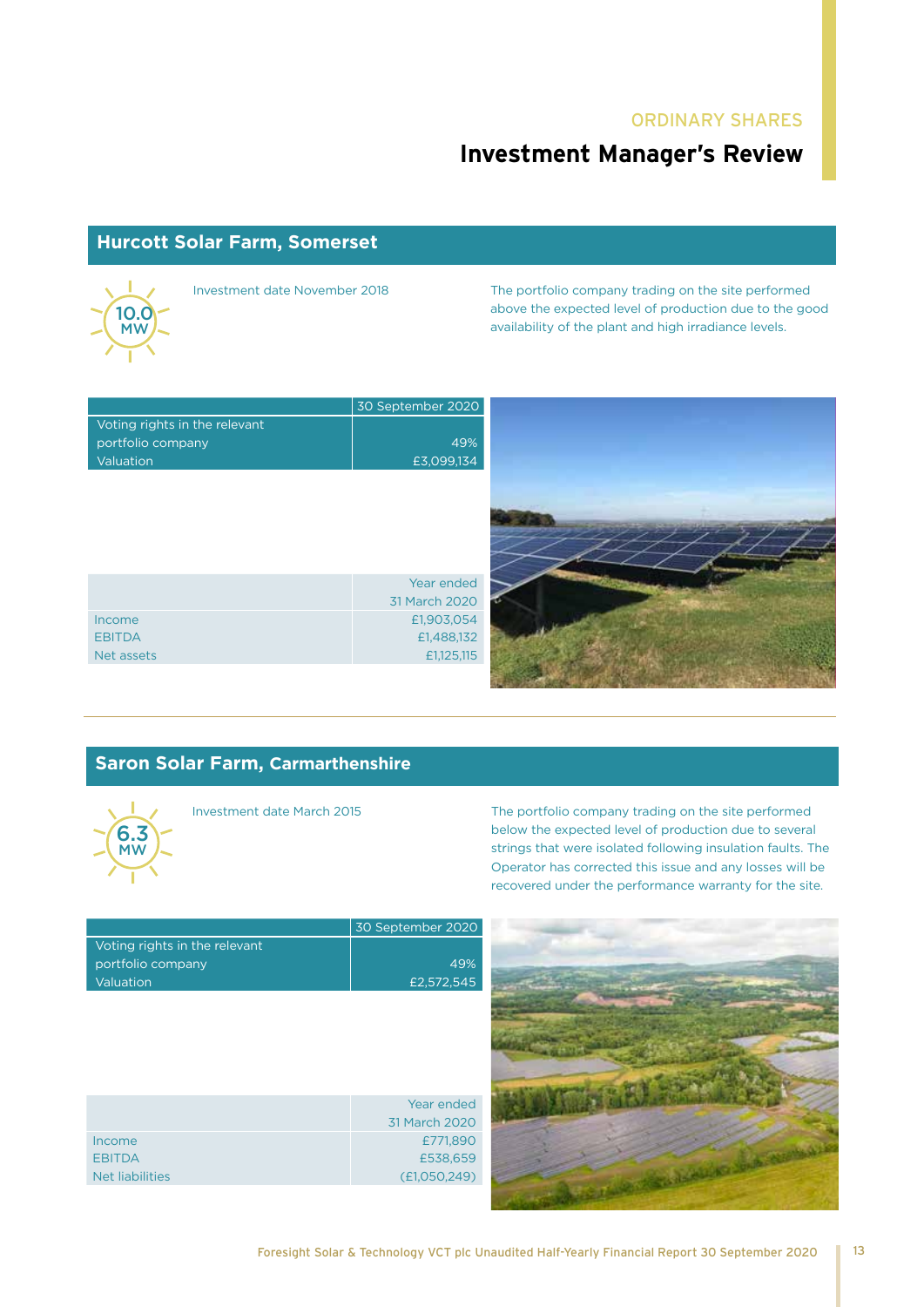### **Investment Manager's Review**

### **Basin Bridge Solar Farm, Leicestershire**



Investment date August 2018

The portfolio company trading on the site performed above the expected level of production due to the good availability of the plant and high irradiance levels.

|                               | 30 September 2020 |
|-------------------------------|-------------------|
| Voting rights in the relevant |                   |
| portfolio company             | 49%               |
| Valuation                     | £1,768,308        |
|                               |                   |

|                 | Year ended    |
|-----------------|---------------|
|                 | 31 March 2020 |
| Income          | £808,596      |
| <b>EBITDA</b>   | £442,778      |
| Net liabilities | (E493.630)    |
|                 |               |



### **Marchington Solar Farm, Staffordshire**



Investment date July 2016

The portfolio company trading on the site performed below the expected level of production due to cable thefts at the site. Repair works have been completed and the site is back to full capacity.

|                               | 30 September 2020 |
|-------------------------------|-------------------|
| Voting rights in the relevant |                   |
| portfolio company             | 49%               |
| Valuation                     | £1.407.297        |

|               | Year ended    |
|---------------|---------------|
|               | 31 March 2020 |
| Income        | £736.511      |
| <b>EBITDA</b> | £568,159      |
| Net assets    | £6,501        |

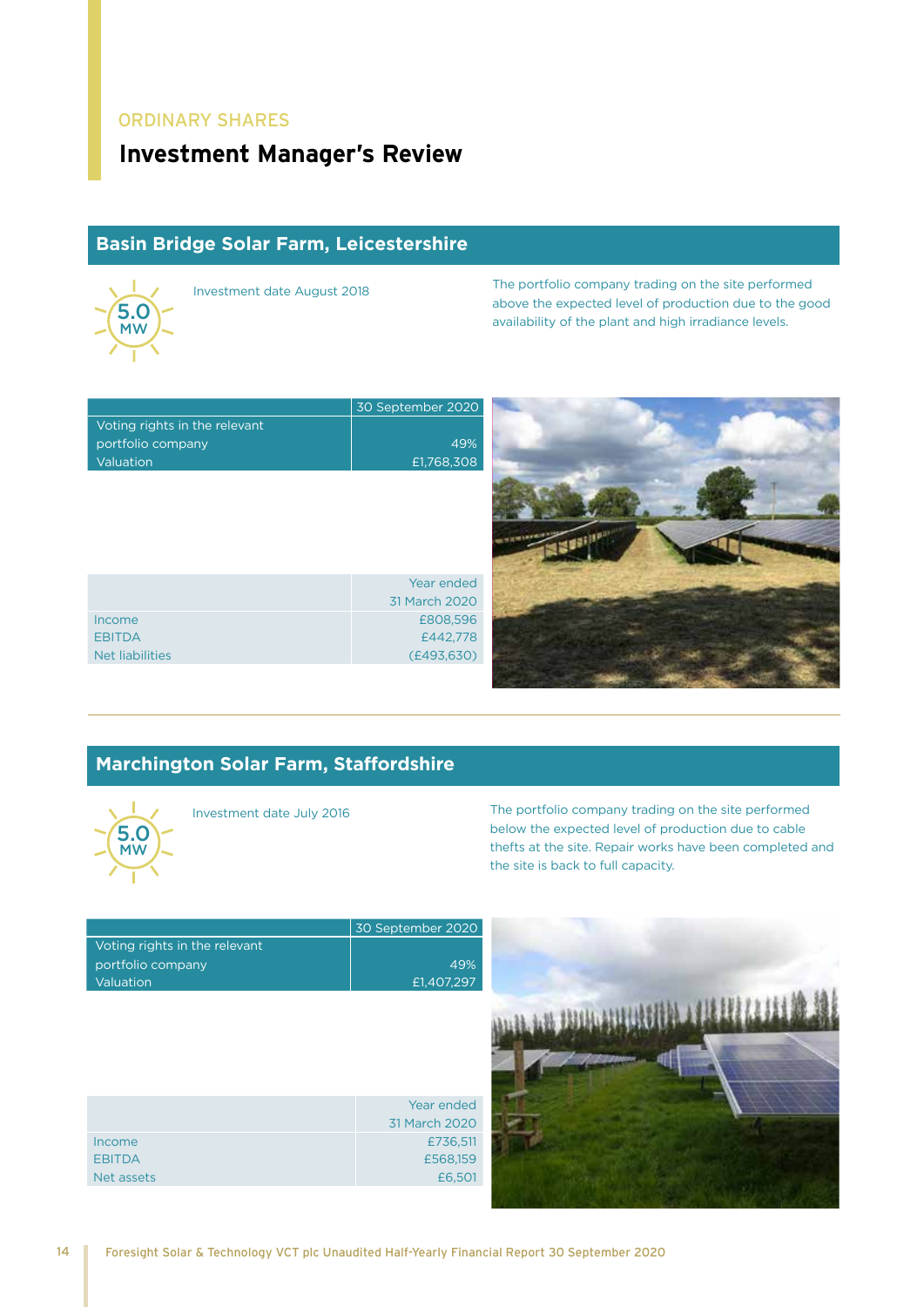### **Investment Manager's Review**

### **Dove View Solar Farm, Staffordshire**



Investment date August 2018

The portfolio company trading on the site performed above the expected level of production due to the good availability of the plant and high irradiance levels.

|                               | 30 September 2020 |  |
|-------------------------------|-------------------|--|
| Voting rights in the relevant |                   |  |
| portfolio company             | 49%               |  |
| Valuation                     | £1,318,696        |  |
|                               |                   |  |
|                               | Year ended        |  |
|                               | 31 March 2020     |  |
| Income                        | £568,945          |  |
| <b>EBITDA</b>                 | £332,302          |  |
| Net assets                    | £4,667            |  |
|                               |                   |  |



### **Beech Farm Solar, Wiltshire**



Investment date August 2018

|                               | 30 September 2020 |
|-------------------------------|-------------------|
| Voting rights in the relevant |                   |
| portfolio company             | 49%               |
| Valuation                     | £1,085,349        |

|               | Year ended    |
|---------------|---------------|
|               | 31 March 2020 |
| Income        | £807,750      |
| <b>EBITDA</b> | £57,018       |
| Net assets    | £302,380      |
|               |               |

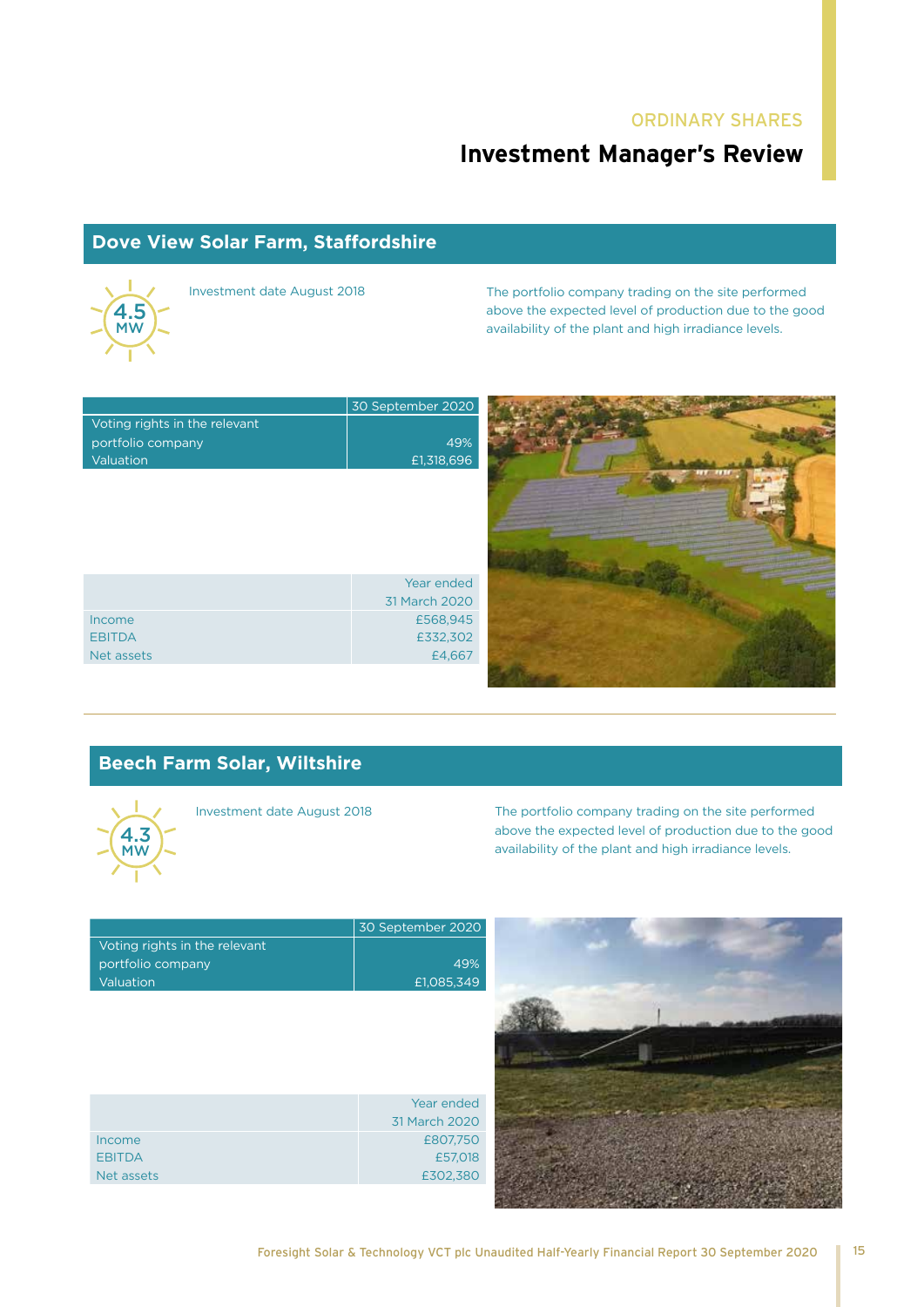### **Investment Manager's Review**

### **Littlewood Solar Farm, Nottinghamshire**



Investment date August 2017

The portfolio company trading on the site performed above the expected level of production due to the good availability of the plant and high irradiance levels.

|                               | 30 September 2020 |  |
|-------------------------------|-------------------|--|
| Voting rights in the relevant |                   |  |
| portfolio company             | 49%               |  |
| Valuation                     | £619,547          |  |
|                               |                   |  |
|                               |                   |  |
|                               |                   |  |
|                               |                   |  |
|                               |                   |  |
|                               |                   |  |
|                               | Year ended        |  |
|                               | 31 March 2020     |  |
| Income                        | £640,662          |  |
| <b>EBITDA</b>                 | £497,738          |  |
| Net assets                    | £248,859          |  |
|                               |                   |  |

### **Stables Solar Farm, Leicestershire**



Investment date August 2018

|                               | 30 September 2020 |
|-------------------------------|-------------------|
| Voting rights in the relevant |                   |
| portfolio company             | 49%               |
| Valuation                     | £549.548          |

|                 | Year ended    |
|-----------------|---------------|
|                 | 31 March 2020 |
| Income          | £261,152      |
| <b>EBITDA</b>   | £175.251      |
| Net liabilities | (E527.642)    |
|                 |               |

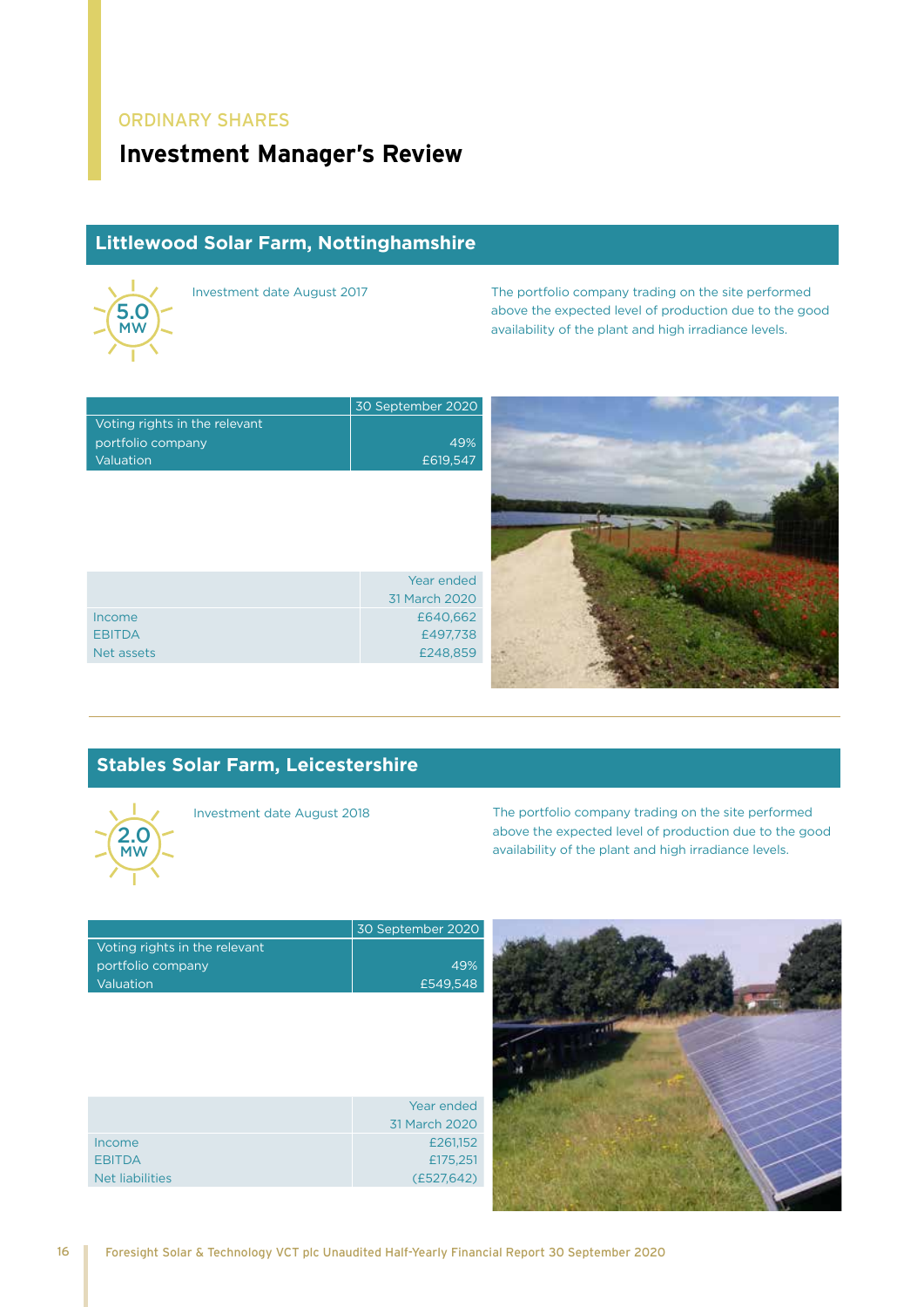### **Investment Manager's Review**

### **Telecomponenti Rooftop Solar, Campania, Italy**



Investment date November 2017

The portfolio company trading on the site performed below expectations. This was primarily due to lower than expected levels of irradiation.

|                               | 30 September 2020 |
|-------------------------------|-------------------|
| Voting rights in the relevant |                   |
| portfolio company             | 49%               |
| Valuation <sup>1</sup>        | £386,869          |



### **New Kaine Solar Farm, Kent**



Investment date March 2015

|                               | 30 September 2020 |
|-------------------------------|-------------------|
| Voting rights in the relevant |                   |
| portfolio company             | 49%               |
| Valuation                     | £377.292          |
|                               |                   |

|                 | Year ended    |
|-----------------|---------------|
|                 | 31 March 2020 |
| Income          | £284,125      |
| <b>EBITDA</b>   | £175,054      |
| Net liabilities | (E155, 858)   |

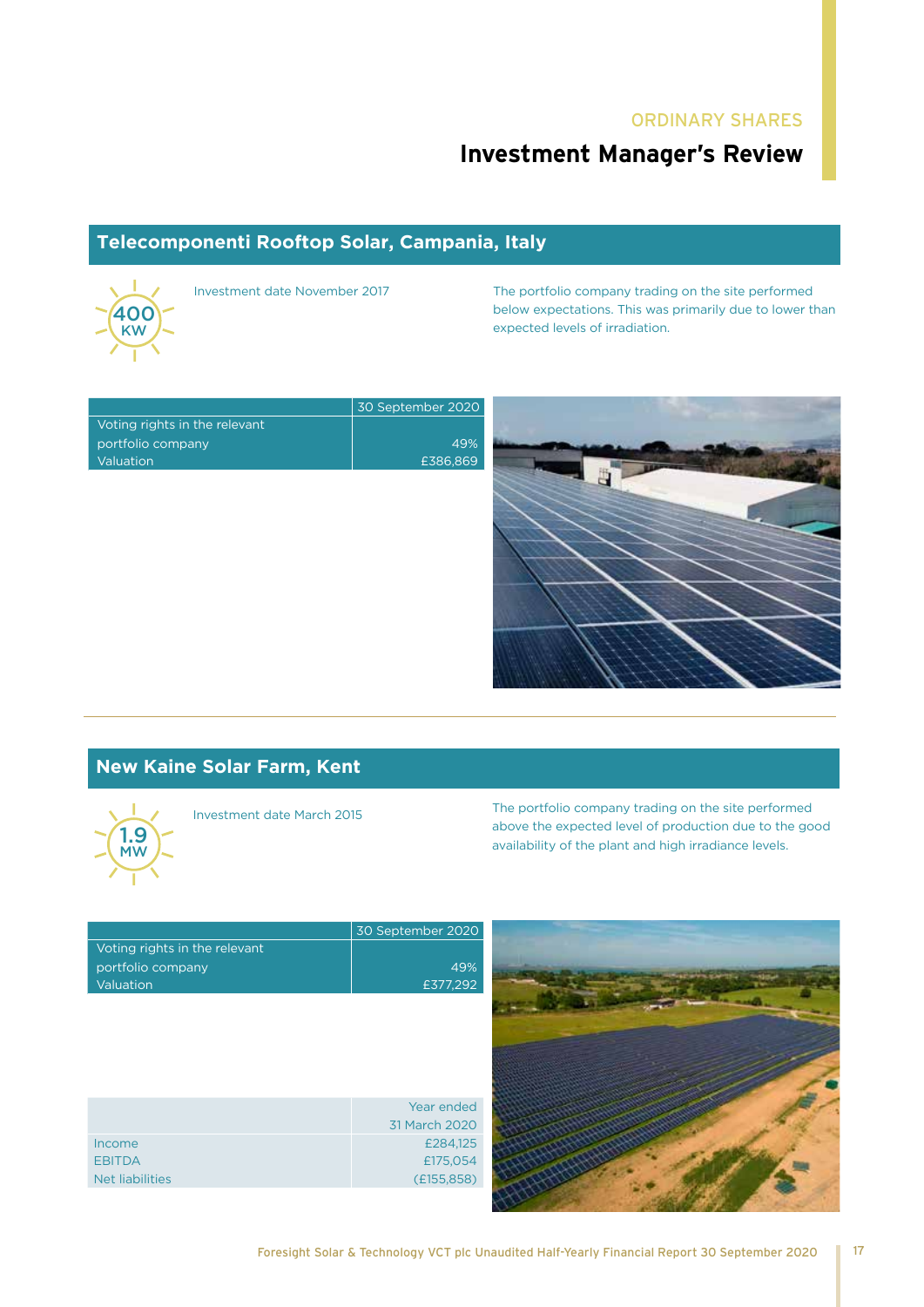## **Investment Manager's Review**

### **Greenersite Solar Farm, Herefordshire**



Investment date March 2013

|                               | 30 September 2020 |
|-------------------------------|-------------------|
| Voting rights in the relevant |                   |
| portfolio company             | 100%              |
| Valuation                     | £340,691          |
|                               |                   |
|                               |                   |
|                               |                   |
|                               |                   |
|                               |                   |
|                               |                   |
|                               | Year ended        |
|                               | 31 March 2020     |
| Income                        | £19,694           |
| <b>EBITDA</b>                 | (E24,151)         |
| Net assets                    | £250,513          |

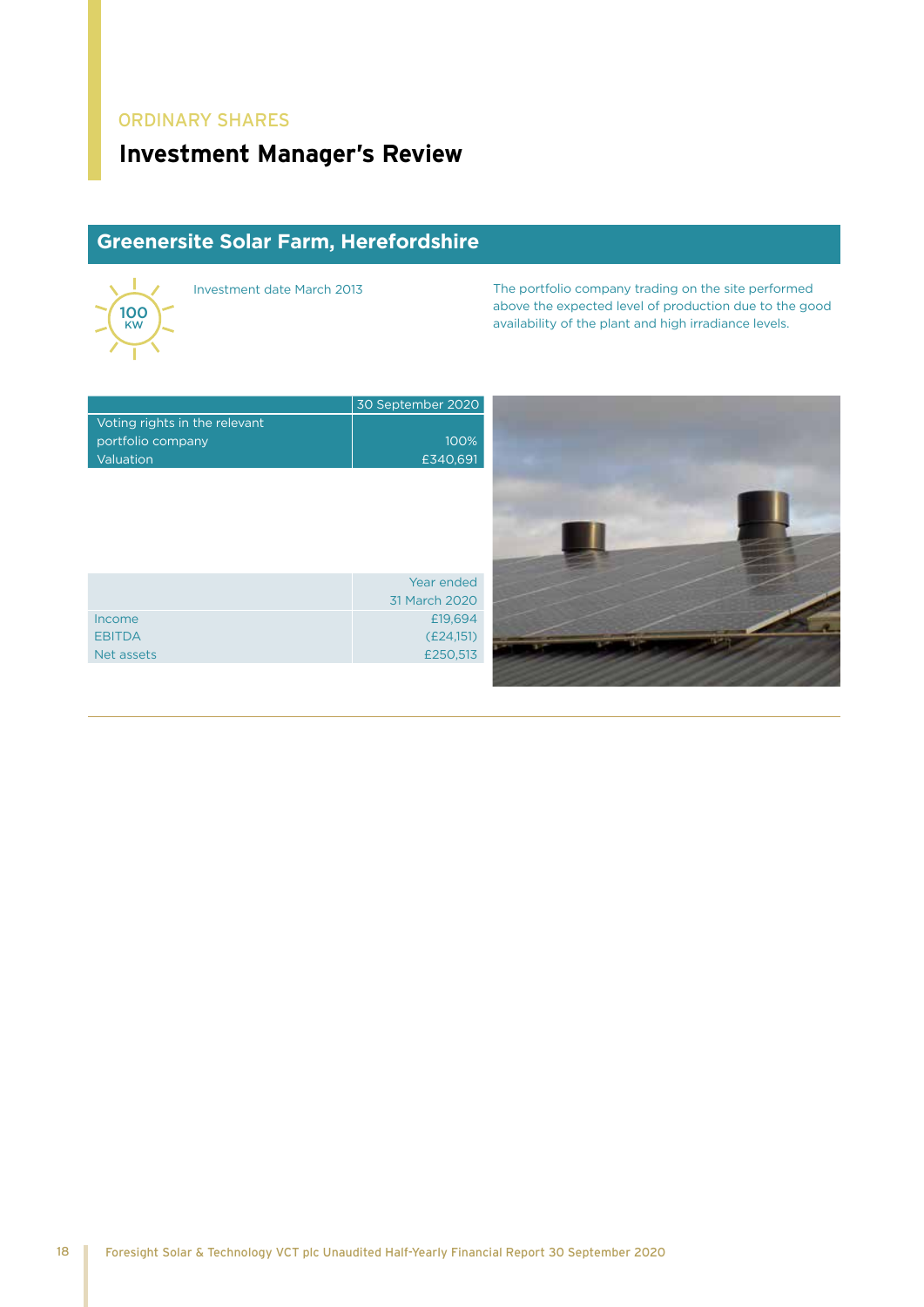## Investing for a smarter future for more than 35 years

## $500+$

More than **2.5GW** of total generating capacity

sustainable Infrastructure deals reviewed annually

**Investment** strategies that support

## Sustainable development contribution

### Affordable, clean energy

**Resilient industry,** innovation & sustainable infrastructure

Positive contribution to climate action

sustainable economic and social development

## **Environmental** footprint

 $\boldsymbol{V}$ 

Sustainable

Foresight's

**Five criteria** 

Infrastructure





### **Reduction in CO.**

£4BN+

sustainable infrastructure

Assets Under Management

> **Species protection & promotion Responsible waste management Feedstock sustainability Control of emissions, effluents** & wastes in all conditions

Health and wellbeing of staff & third parties Local economic & social impact Positive community engagement & contribution Positive decommissioning plan

**Legislation compliance Employment & human rights Robust anti-bribery & corruption policies** Appropriate management structure **Experienced board** 

**Third party** interactions **Legislation compliance Supply chain monitoring Protecting reputation** 

One of the first external fund managers appointed by the UK Green Investment **Bank** 

> **Helped shape** the Green **Investment** Handbook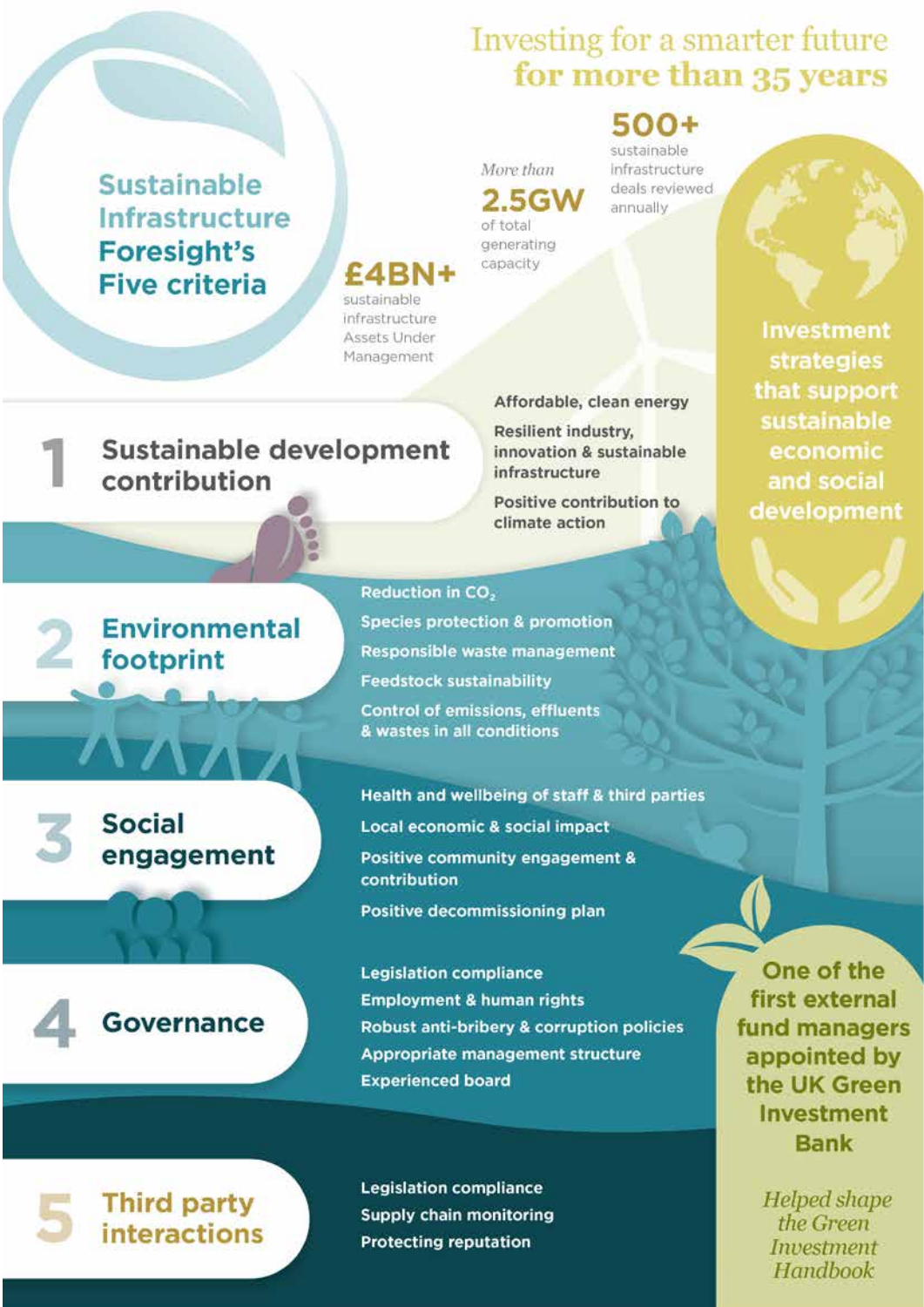### **Investment Manager's Review**

### **Portfolio Overview**

Portfolio details as at 30 September 2020 were as follows:

|                                                          |                    | 30 September 2020       |                                   | 31 March 2020           |
|----------------------------------------------------------|--------------------|-------------------------|-----------------------------------|-------------------------|
| Name of asset                                            | Date of investment | <b>Valuation</b><br>(E) | <b>Valuation</b><br>Methodology   | <b>Valuation</b><br>(E) |
| <b>Turweston Solar Farm</b>                              | December 2014      | 6,811,907               | Discounted cashflow               | 4,929,689               |
| <b>Laurel Hill Solar Farm</b>                            | September 2017     | 3,697,413               | <b>Discounted cashflow</b>        | 3,423,121               |
| <b>Hurcott Solar Farm</b>                                | November 2018      | 3,099,134               | <b>Discounted cashflow</b>        | 3,548,024               |
| <b>Saron Solar Farm</b>                                  | <b>March 2015</b>  | 2,572,545               | <b>Discounted cashflow</b>        | 2,719,980               |
| <b>Basin Bridge Solar Farm</b>                           | August 2018        | 1,768,308               | <b>Discounted cashflow</b>        | 1,912,027               |
| Marchington Solar Farm                                   | <b>July 2016</b>   | 1,407,297               | Discounted cashflow               | 1,812,348               |
| Dove View Solar Farm                                     | August 2018        | 1,318,696               | Discounted cashflow               | 1,615,127               |
| <b>Beech Farm Solar</b>                                  | August 2018        | 1,085,349               | <b>Discounted cashflow</b>        | 1,187,749               |
| <b>Littlewood Solar Farm</b>                             | August 2017        | 619,547                 | <b>Discounted cashflow</b>        |                         |
| <b>Stables Solar Farm</b>                                | August 2018        | 549,548                 | Discounted cashflow               | 637,035                 |
| Telecomponenti<br><b>Rooftop Solar</b>                   | November 2017      | 386,869                 | <b>Expected sales</b><br>proceeds | 491,954                 |
| <b>New Kaine Solar Farm</b>                              | <b>March 2015</b>  | 377,292                 | <b>Discounted cashflow</b>        | 468,961                 |
| <b>Greenersite Solar Farm</b>                            | <b>March 2013</b>  | 340,691                 | <b>Discounted cashflow</b>        | 358,064                 |
| <b>Subtotal</b>                                          |                    | 24,034,596              |                                   | 23,104,079              |
| Other net assets held by<br>the portfolio companies      |                    | 464,915                 |                                   | 2,146,111               |
| Amounts receivable by Youtan<br>Limited from the Company |                    |                         |                                   | 16,919,693              |
| <b>Total</b>                                             |                    | 24,499,511              |                                   | 42,169,883              |

Portfolio companies will either trade on a solar site themselves or a wholly owned subsidiary will do so. The valuations above reflect the total value attributable to the Company's holding in these portfolio companies as at the relevant date, which is stated net of any existing borrowings made by that portfolio company or their subsidiary.

The driver behind the decrease in the Amounts receivable by Youtan Limited from the Company from the value on 31 March 2020 was the release of the Company from this liability in the period. As explained further in Note 6, this had nil impact to the overall Net Asset Value of the Company.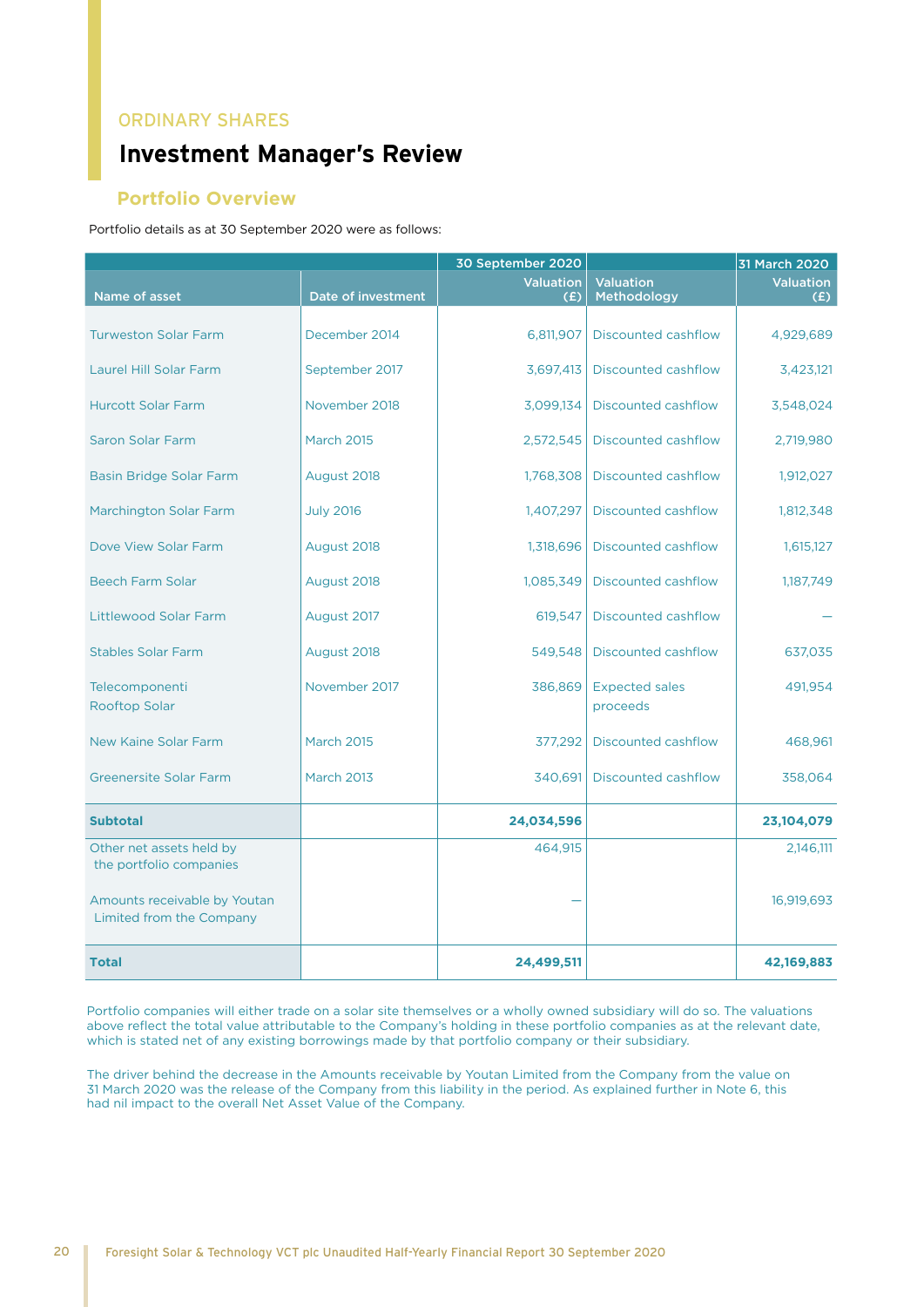### **Governance** UNAUDITED HALF-YEARLY RESULTS AND RESPONSIBILITIES STATEMENTS

### Principal Risks and Uncertainties

The principal risks faced by the Company are as follows:

- Performance:
- Regulatory;
- Operational; and
- Financial.

The Board reported on the principal risks and uncertainties faced by the Company in the Annual Report and Accounts for the year ended 31 March 2020. A detailed explanation can be found on page 31 of the Annual Report and Accounts which is available on Foresight Group's website www.foresightgroup.eu or by writing to Foresight Group at The Shard, 32 London Bridge Street, London, SE1 9SG.

In the view of the Board, there have been no changes to the fundamental nature of these risks since the previous report and these principal risks and uncertainties are equally applicable to the remaining six months of the financial year as they were to the six months under review.

### Directors' responsibility statement

The Disclosure and Transparency Rules ('DTR') of the UK Listing Authority require the Directors to confirm their responsibilities in relation to the preparation and publication of the Half-Yearly Financial Report and financial statements.

The Directors confirm to the best of their knowledge that:

- (a) the summarised set of financial statements has been prepared in accordance with FRS 104;
- (b) the interim management report includes a fair review of the information required by DTR 4.2.7R (indication of important events during the first six months and description of principal risks and uncertainties for the remaining six months of the year); the summarised set of financial
- (c) statements gives a true and fair view of the assets, liabilities, financial position and profit or loss of the Company as required by DTR 4.2.4R; and

the interim management report

(d) includes a fair review of the information required by DTR 4.2.8R (disclosure of related parties' transactions and changes therein).

### Going Concern

The Company's business activities, together with the factors likely to affect its future development, performance and position, are set out in the Strategic Report of the Annual Report. The financial position of the Company, its cash flows, liquidity

position and borrowing facilities are described in the Chairman's Statement, Strategic Report and Notes to the Accounts of the 31 March 2020 Annual Report. In addition, the Annual Report includes the Company's objectives, policies and processes for managing its capital; its financial risk management objectives; details of its financial instruments; and its exposures to credit risk and liquidity risk.

The Company has considerable financial resources together with investments and income generated therefrom, which benefit from Renewable Obligation Certificates guaranteed by the UK Government. As a consequence, the Directors believe that the Company is well placed to manage its business risks successfully.

The Directors have reasonable expectation that the Company has adequate resources to continue in operational existence for the foreseeable future. Thus they continue to adopt the going concern basis of accounting in preparing the annual financial statements.

The Half-Yearly Financial Report has not been audited nor reviewed by the auditors.

On behalf of the Board

Ernie Richardson Chairman 22 December 2020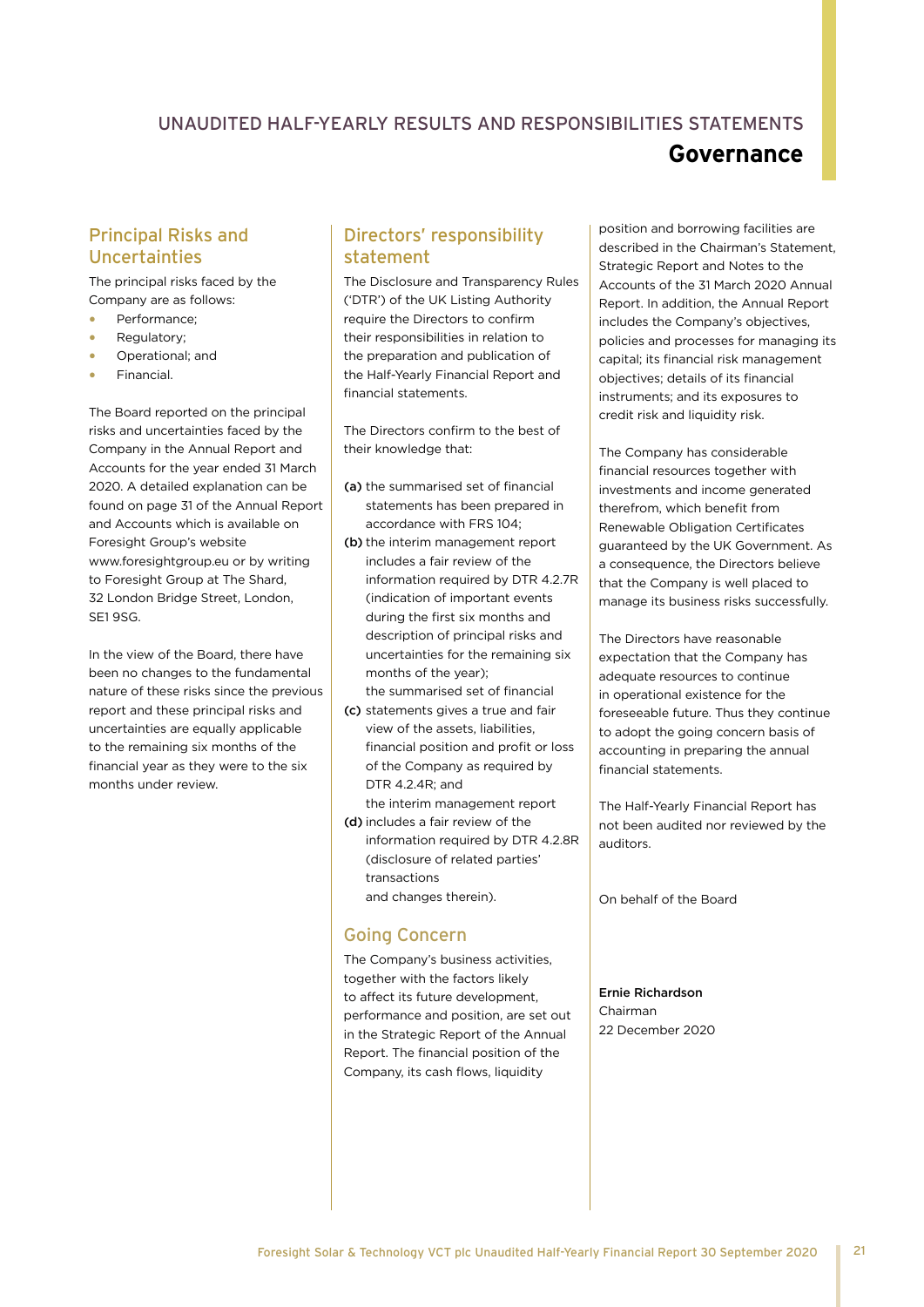### UNAUDITED NON-STATUTORY ANALYSIS OF THE SHARE CLASSES

### **Income Statement**

for the six months ended 30 September 2020

|                               | <b>Ordinary Shares Fund</b> | <b>FWT Shares Fund</b> |          |          |         |              |
|-------------------------------|-----------------------------|------------------------|----------|----------|---------|--------------|
|                               | Revenue                     | Capital                | Total    | Revenuel | Capital | <b>Total</b> |
|                               | £'000                       | £'000                  | £'000    | E'OOO    | £'000   | £'000        |
| Investment holding losses     |                             | (17,183)               | (17,183) |          |         |              |
| Income                        | 16,275                      | -                      | 16,275   |          |         |              |
| Foreign exchange gains        |                             | $\overline{2}$         |          |          |         |              |
| Investment management fees    | (47)                        | (142)                  | (189)    | (6)      | (19)    | (25)         |
| Interest payable              | 1,109                       |                        | 1,109    |          |         |              |
| Other expenses                | (176)                       |                        | (176)    | (76)     |         | (76)         |
| Profit/(loss) before taxation | 17,161                      | (17, 323)              | (162)    | (82)     | (19)    | (101)        |
| <b>Taxation</b>               |                             |                        |          |          |         |              |
| Profit/(loss) after taxation  | 17,161                      | (17, 323)              | (162)    | (82)     | (19)    | (101)        |
| Profit/(loss) per share       | 48.4p                       | (48.9)p                | (0.5)p   | (3.2)p   | (0.7)p  | (3.9)p       |

### **Balance Sheet**

### at 30 September 2020

|                                                        | <b>Ordinary Shares Fund</b> | <b>FWT Shares Fund</b> |
|--------------------------------------------------------|-----------------------------|------------------------|
|                                                        | £'000                       | £'000                  |
| <b>Fixed assets</b>                                    |                             |                        |
| Investments held at fair value through profit and loss | 24,499                      |                        |
| <b>Current assets</b>                                  |                             |                        |
| <b>Debtors</b>                                         | 449                         | 50                     |
| Cash and cash equivalents                              | 131                         | 3,819                  |
|                                                        | 580                         | 3,869                  |
| <b>Creditors</b>                                       |                             |                        |
| Amounts falling due within one year                    | (170)                       | (161)                  |
| Net current assets                                     | 410                         | 3,708                  |
| Net assets                                             | 24,909                      | 3,708                  |
|                                                        |                             |                        |
| Capital and reserves                                   |                             |                        |
| Called-up share capital                                | 354                         | 38                     |
| Share premium                                          |                             | 1,377                  |
| Capital redemption reserve                             | 200                         |                        |
| Distributable reserve                                  | 36,265                      | 2,313                  |
| Capital reserve                                        | (12, 366)                   | (20)                   |
| <b>Revaluation reserve</b>                             | 456                         |                        |
| Equity shareholders' funds                             | 24,909                      | 3,708                  |
|                                                        |                             |                        |
| Number of shares in issue                              | 35,460,961                  | 3,818,311              |
| Net asset value per share                              | 70.2p                       | 97.1p                  |

At 30 September 2020 there was an inter-share debtor/creditor of £121,000 which has been eliminated on aggregation.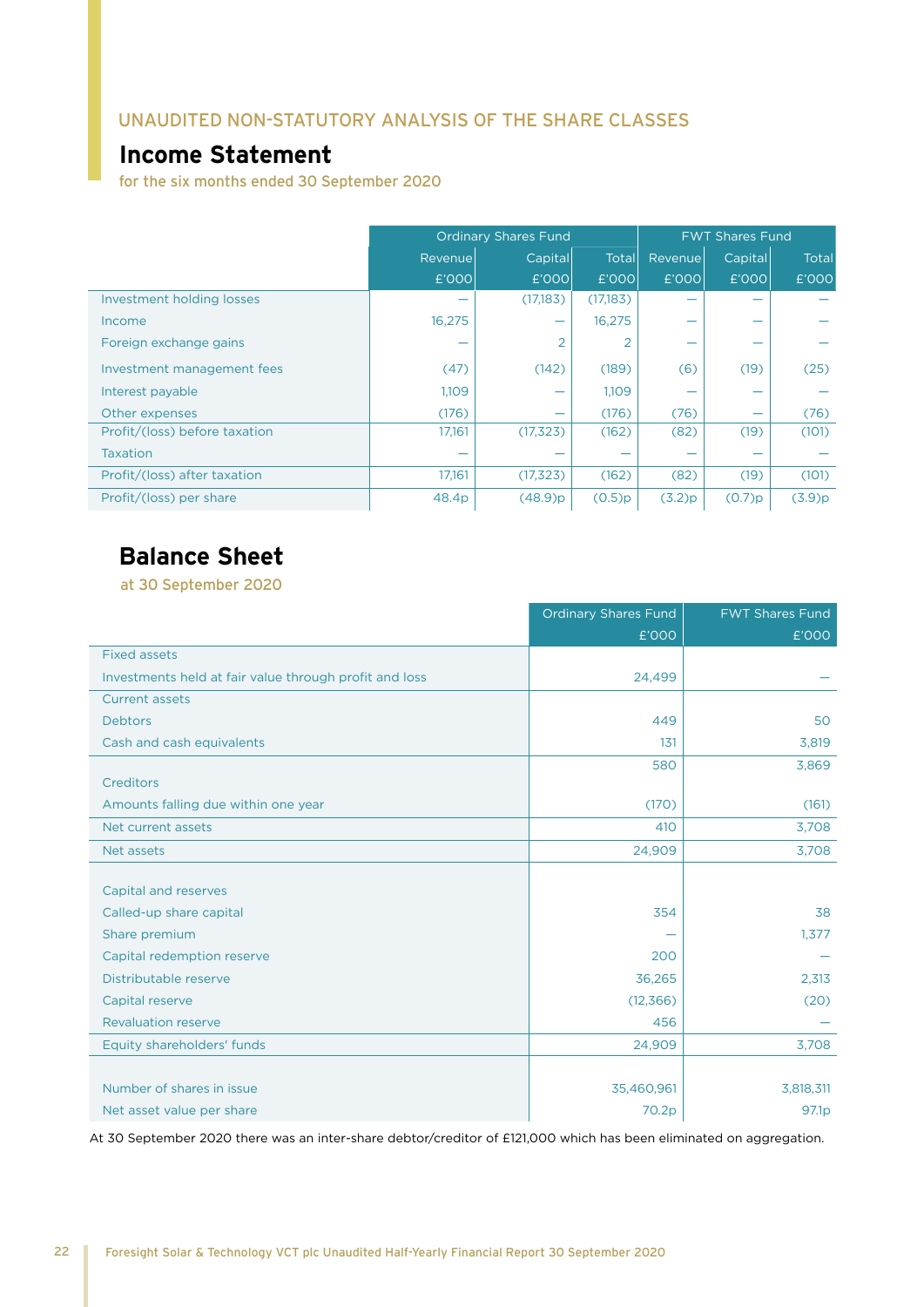UNAUDITED NON-STATUTORY ANALYSIS OF THE SHARE CLASSES (Continued)

### **Reconciliations of Movements in Shareholders' Funds**

for the six months ended 30 September 2020

| <b>Ordinary Shares Fund</b>                        | Called-up<br>share<br>capital<br>£'000 | <b>Share</b><br>premium<br>account<br>£'000 | Capital<br>redemption<br>reserve<br>£'000 | <b>Distributable</b><br>reserve<br>£'000 | Capital<br>reserve<br>£'000 | <b>Revaluation</b><br>reserve<br>£'000 | <b>Total</b><br>£'000 |
|----------------------------------------------------|----------------------------------------|---------------------------------------------|-------------------------------------------|------------------------------------------|-----------------------------|----------------------------------------|-----------------------|
| As at 1 April 2020                                 | 354                                    | 6,967                                       | 200                                       | 12,853                                   | (12, 226)                   | 17,639                                 | 25,787                |
| Expenses in relation to prior year<br>share issues |                                        | (7)                                         |                                           |                                          |                             |                                        | (7)                   |
| Cancellation of share premium                      | -                                      | (6,960)                                     |                                           | 6,960                                    |                             |                                        |                       |
| Investment holding losses                          |                                        |                                             |                                           |                                          |                             | (17,183)                               | (17,183)              |
| Foreign exchange gains                             |                                        |                                             |                                           |                                          | $\overline{2}$              |                                        |                       |
| Dividends paid                                     |                                        |                                             |                                           | (709)                                    |                             |                                        | (709)                 |
| Management fees charged to<br>capital              |                                        |                                             |                                           |                                          | (142)                       |                                        | (142)                 |
| Revenue profit for the period                      |                                        |                                             |                                           | 17.161                                   |                             |                                        | 17,161                |
| As at 30 September 2020                            | 354                                    |                                             | 200                                       | 36.265                                   | (12, 366)                   | 456                                    | 24,909                |

| <b>FWT Shares Fund</b>        | Called-up<br>share | Share<br>premium | Capital<br>redemption | <b>Distributable</b> | Capital | <b>Revaluation</b> |       |
|-------------------------------|--------------------|------------------|-----------------------|----------------------|---------|--------------------|-------|
|                               | capital            | account          | reserve               | reserve              | reserve | reserve            | Total |
|                               | £'000              | E'OOO            | E'OOO                 | E'OOO                | £'000   | £'000              | £'000 |
| As at 1 April 2020            | 11                 | 1,134            |                       | (8)                  | (1)     |                    | 1,136 |
| Share issues in the period    | 27                 | 2,721            |                       |                      |         |                    | 2,748 |
| Expenses in relation to share |                    | (75)             |                       |                      |         |                    | (75)  |
| <i>issues</i>                 |                    |                  |                       |                      |         |                    |       |
| Cancellation of share premium | —                  | (2,403)          |                       | 2,403                |         |                    |       |
| Management fees charged to    |                    |                  |                       |                      | (19)    |                    | (19)  |
| capital                       |                    |                  |                       |                      |         |                    |       |
| Revenue loss for the period   |                    |                  |                       | (82)                 |         |                    | (82)  |
| As at 30 September 2020       | 38                 | 1.377            |                       | 2.313                | (20)    |                    | 3.708 |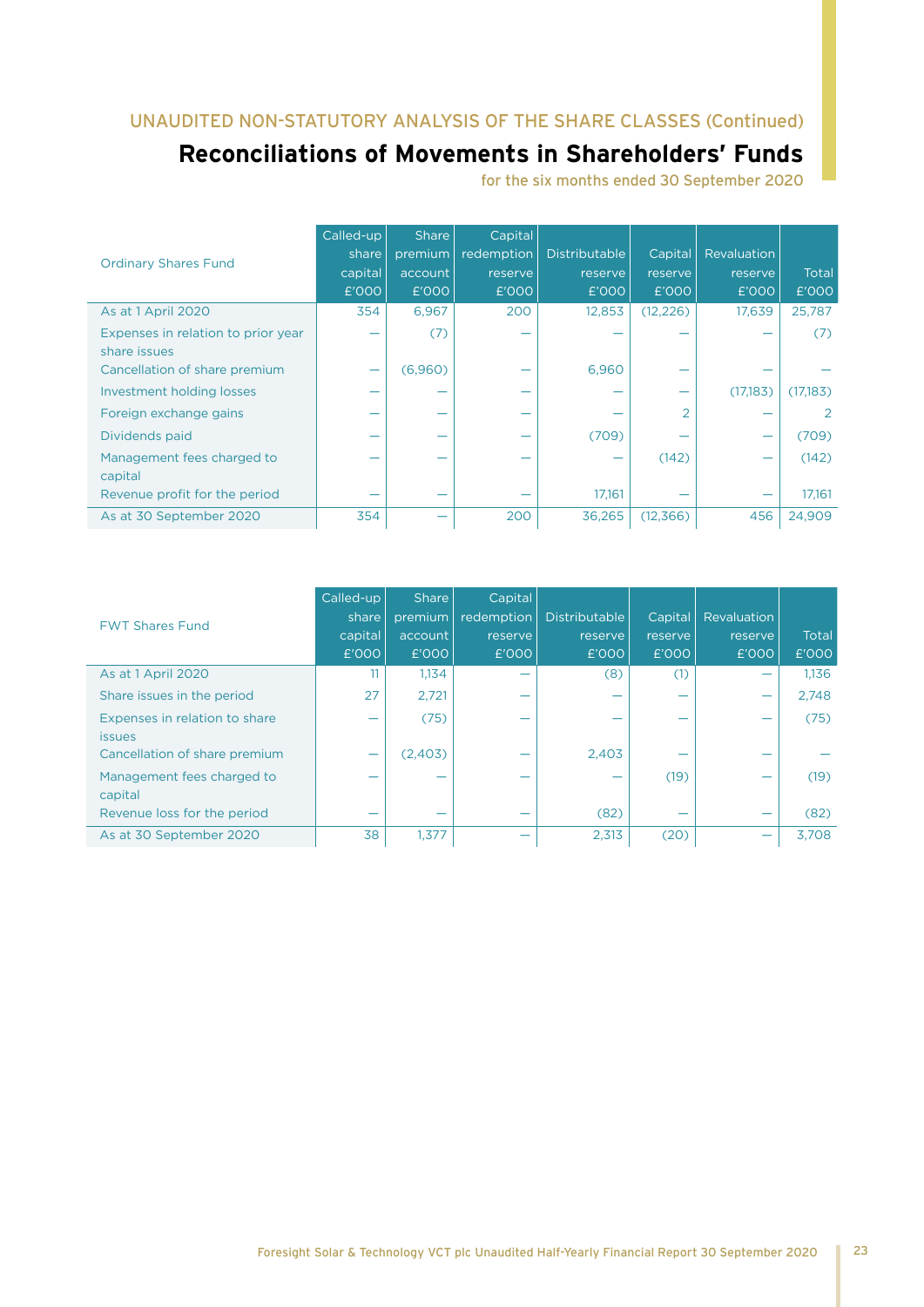### **Financial Statements**

### **Unaudited Income Statement**

for the six months ended 30 September 2020

|                                                     | <b>Six months ended</b><br>30 September 2020<br>(unaudited) |                | Six months ended<br>30 September 2019<br>(unaudited) |         |                          | Year ended<br>31 March 2020<br>(audited) |         |         |              |
|-----------------------------------------------------|-------------------------------------------------------------|----------------|------------------------------------------------------|---------|--------------------------|------------------------------------------|---------|---------|--------------|
|                                                     | <b>Revenue</b>                                              | Capital        | <b>Total</b>                                         | Revenue | Capital                  | <b>Total</b>                             | Revenue | Capital | <b>Total</b> |
|                                                     | £'000                                                       | £'000          | £'000                                                | £'000   | £'000                    | £'000                                    | £'000   | £'000   | £'000        |
| Investment holding<br>$(\text{losses})/\text{gain}$ |                                                             | (17, 183)      | (17, 183)                                            |         | 36                       | 36                                       | -       | (7,881) | (7,881)      |
| <b>Realised losses on</b><br>investments            |                                                             |                |                                                      |         |                          |                                          |         | (941)   | (941)        |
| Income                                              | 16,275                                                      | -              | 16,275                                               | 341     |                          | 341                                      | 3,385   |         | 3,385        |
| Foreign exchange gains                              |                                                             | $\overline{2}$ | $\overline{2}$                                       |         |                          |                                          |         |         |              |
| Investment management fees                          | (53)                                                        | (161)          | (214)                                                | (76)    | (228)                    | (304)                                    | (147)   | (440)   | (587)        |
| Interest payable                                    | 1,109                                                       |                | 1,109                                                | (200)   | -                        | (200)                                    | (397)   |         | (397)        |
| Other expenses                                      | (252)                                                       |                | (252)                                                | (221)   | $\overline{\phantom{0}}$ | (221)                                    | (449)   |         | (449)        |
| Profit/(loss) before taxation                       | 17,079                                                      | (17, 342)      | (263)                                                | (156)   | (192)                    | (348)                                    | 2,392   | (9,262) | (6,870)      |
| Taxation                                            |                                                             |                |                                                      |         |                          |                                          |         |         |              |
| Profit/(loss) after taxation                        | 17,079                                                      | (17, 342)      | (263)                                                | (156)   | (192)                    | (348)                                    | 2,392   | (9,262) | (6,870)      |
| Profit/(loss) per share:                            |                                                             |                |                                                      |         |                          |                                          |         |         |              |
| <b>Ordinary Share</b>                               | 48.4p                                                       | (48.9)p        | (0.5)p                                               | (0.4)p  | (0.4)p                   | $(0.8)$ p                                | 5.6p    | (21.6)p | (16.0)p      |
| <b>FWT Share</b>                                    | (3.2)p                                                      | (0.7)p         | (3.9)p                                               | n/a     | n/a                      | n/a                                      | (0.7)p  | (0.1)p  | $(0.8)$ p    |

The total column of this statement is the profit and loss account of the Company and the revenue and capital columns represent supplementary information.

All revenue and capital items in the above Income Statement are derived from continuing operations. No operations were acquired or discontinued in the period.

The Company has no recognised gains or losses other than those shown above, therefore no separate statement of total recognised gains and losses has been presented.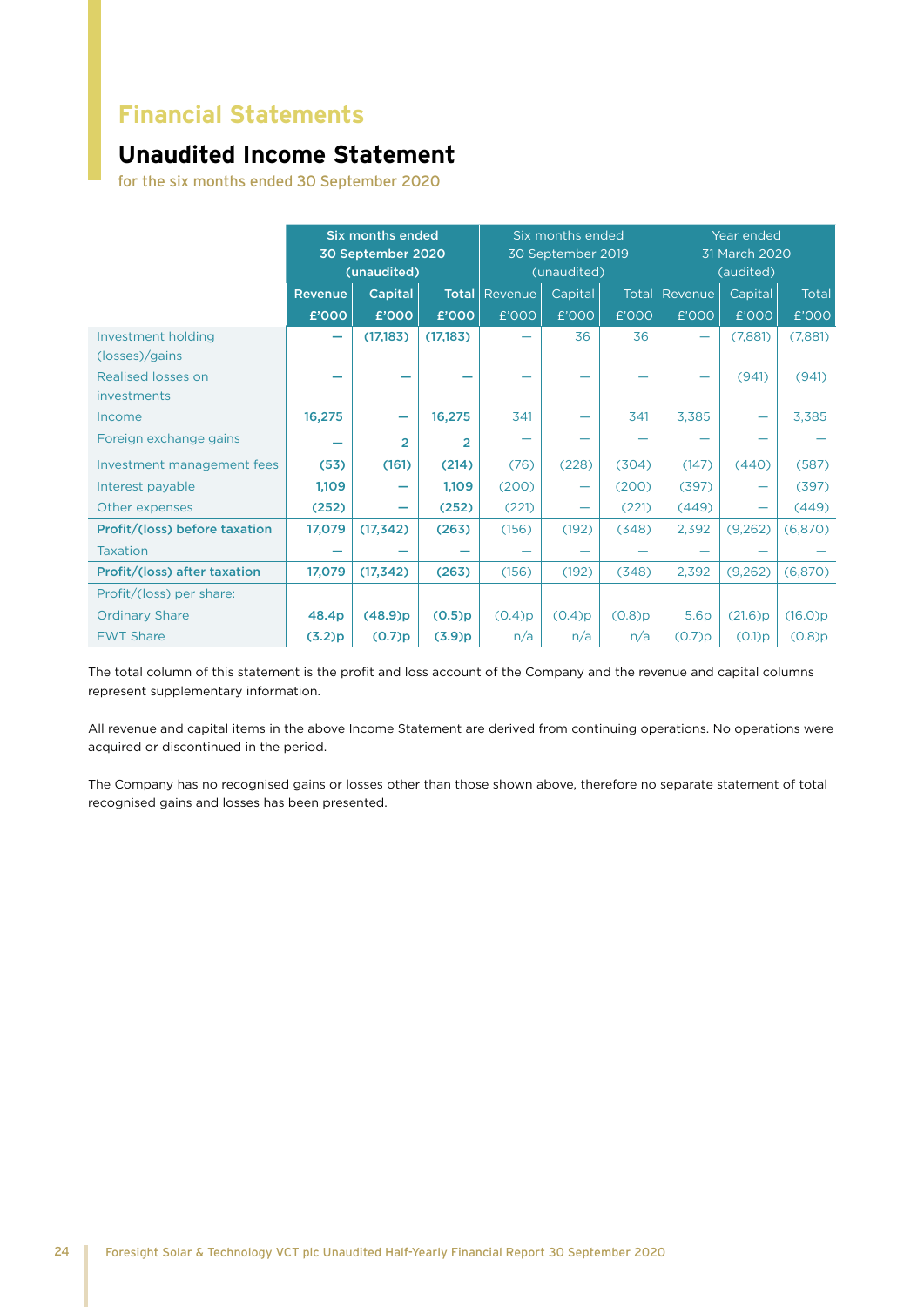## **Unaudited Balance Sheet**

at 30 September 2020

|                                                        |                                           |                                           | Registered Number: 07289280         |
|--------------------------------------------------------|-------------------------------------------|-------------------------------------------|-------------------------------------|
|                                                        | As at<br>30 September 2020<br>(unaudited) | As at<br>30 September 2019<br>(unaudited) | As at<br>31 March 2020<br>(audited) |
|                                                        | £'000                                     | £'000                                     | £'000                               |
| <b>Fixed assets</b>                                    |                                           |                                           |                                     |
| Investments held at fair value through profit and loss | 24,499                                    | 54,023                                    | 42,170                              |
| <b>Current assets</b>                                  |                                           |                                           |                                     |
| <b>Debtors</b>                                         | 378                                       | 221                                       | 293                                 |
| Cash                                                   | 3,950                                     | 3,358                                     | 1,802                               |
|                                                        | 4,328                                     | 3,579                                     | 2,095                               |
| <b>Creditors</b>                                       |                                           |                                           |                                     |
| Amounts falling due within one year                    | (210)                                     | (17, 837)                                 | (17, 342)                           |
| Net current assets/(liabilities)                       | 4,118                                     | (14, 258)                                 | (15, 247)                           |
|                                                        |                                           |                                           |                                     |
| <b>Net assets</b>                                      | 28,617                                    | 39,765                                    | 26,923                              |
| <b>Capital and reserves</b>                            |                                           |                                           |                                     |
| Called-up share capital                                | 392                                       | 430                                       | 365                                 |
| Share premium                                          | 1,377                                     | 7.026                                     | 8,101                               |
| Capital redemption reserve                             | 200                                       | 124                                       | 200                                 |
| Distributable reserve                                  | 38,578                                    | 17,703                                    | 12,845                              |
| Capital reserve                                        | (12, 386)                                 | (11, 074)                                 | (12, 227)                           |
| <b>Revaluation reserve</b>                             | 456                                       | 25,556                                    | 17,639                              |
| <b>Equity shareholders' funds</b>                      | 28,617                                    | 39,765                                    | 26,923                              |
| Net asset value per share<br><b>Ordinary Share</b>     | 70.2p                                     | 92.6p                                     | 72.7p                               |
| <b>FWT Share</b>                                       | 97.1p                                     | n/a                                       | 99.1p                               |
|                                                        |                                           |                                           |                                     |

### **Unaudited Reconciliation of Movements in Shareholders' Funds**

for the six months ended 30 September 2020

|                                    | Called-up | <b>Share</b> | Capital    |                      |                |             |              |
|------------------------------------|-----------|--------------|------------|----------------------|----------------|-------------|--------------|
|                                    | share     | premium      | redemption | <b>Distributable</b> | Capital        | Revaluation |              |
|                                    | capital   | account      | reserve    | reserve*             | reserve*       | reserve     | <b>Total</b> |
|                                    | £'000     | £'000        | £'000      | £'000                | £'000          | £'000       | £'000        |
| As at 1 April 2020                 | 365       | 8,101        | 200        | 12,845               | (12, 227)      | 17,639      | 26,923       |
| Share issues in the period         | 27        | 2,721        |            |                      |                |             | 2,748        |
| Expenses in relation to share      |           | (75)         |            |                      |                |             | (75)         |
| <i>issues</i>                      |           |              |            |                      |                |             |              |
| Expenses in relation to prior year |           | (7)          |            |                      |                |             | (7)          |
| share issues                       |           |              |            |                      |                |             |              |
| Cancellation of share premium      |           | (9,363)      |            | 9,363                |                |             |              |
| Investment holding losses          |           |              |            |                      |                | (17,183)    | (17,183)     |
| Foreign exchange gains             |           |              |            |                      | $\overline{2}$ |             | 2            |
| Dividends paid                     |           |              |            | (709)                |                |             | (709)        |
| Management fees charged to         |           |              |            |                      | (161)          |             | (161)        |
| capital                            |           |              |            |                      |                |             |              |
| Revenue profit for the period      |           |              |            | 17,079               |                |             | 17,079       |
| As at 30 September 2020            | 392       | 1,377        | 200        | 38,578               | (12, 386)      | 456         | 28,617       |

\*Total distributable reserves at 30 September 2020 were £26,192,000 (31 March 2020: £618,000).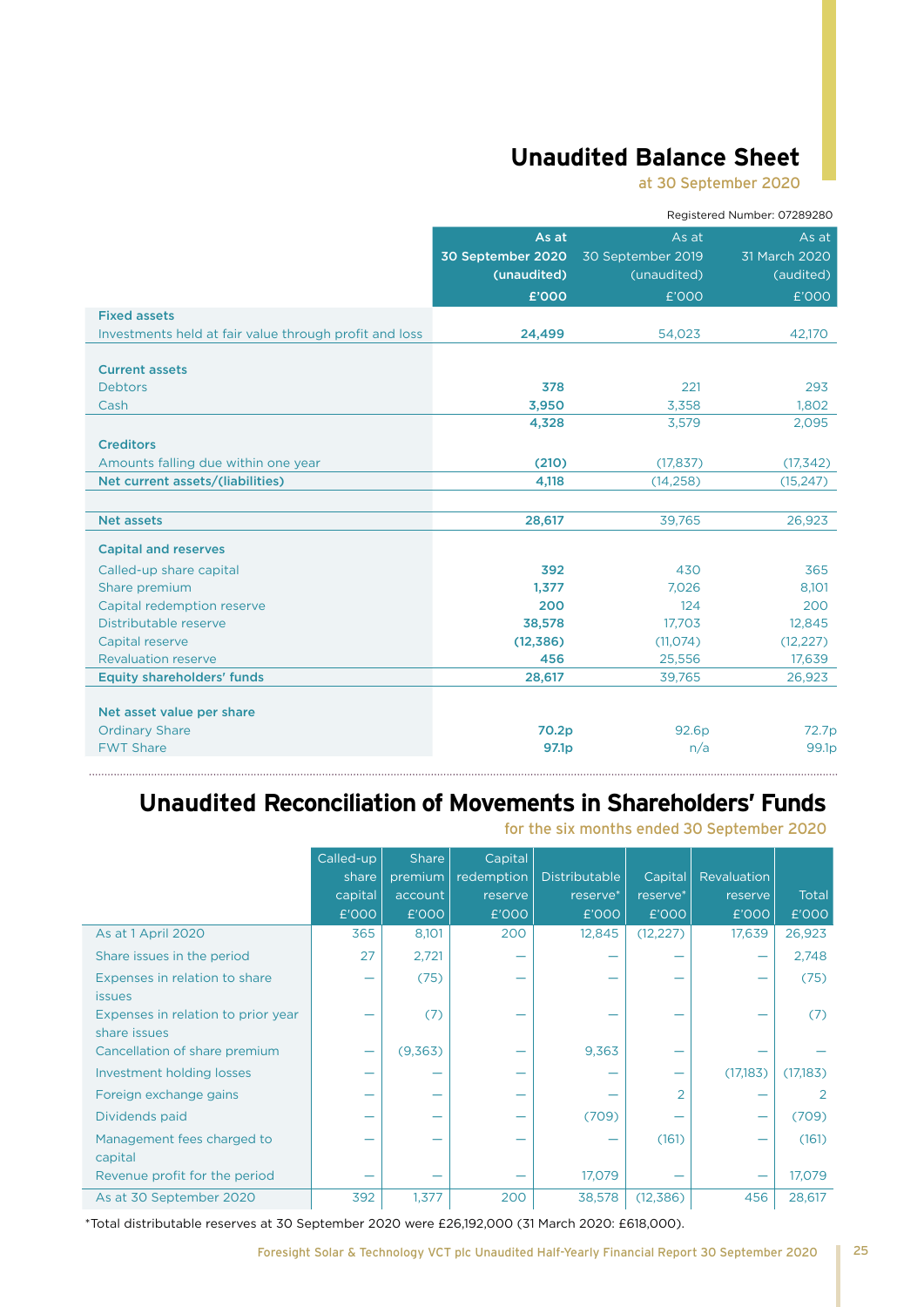## **Unaudited Cash Flow Statement**

for the six months ended 30 September 2020

|                                                          | <b>Six months</b>   | Six months   | Year      |
|----------------------------------------------------------|---------------------|--------------|-----------|
|                                                          | ended               | ended        | ended     |
|                                                          | <b>30 September</b> | 30 September | 31 March  |
|                                                          | 2020                | 2019         | 2020      |
|                                                          | (unaudited)         | (unaudited)  | (audited) |
|                                                          | £'000               | £'000        | £'000     |
|                                                          |                     |              |           |
| Cash flow from operating activities                      |                     |              |           |
| Deposit and similar interest received                    |                     | 4            | 11        |
| Investment management fees paid                          | (216)               | (311)        | (600)     |
| Secretarial fees paid                                    | (87)                | (64)         | (128)     |
| Other cash payments                                      | (267)               | (356)        | (387)     |
| Net cash outflow from operating activities               | (570)               | (727)        | (1,104)   |
|                                                          |                     |              |           |
| Cash flow from investing activities                      |                     |              |           |
| Net proceeds on sale of investments                      | 488                 | 2,780        | 5,280     |
| Investment income received                               | 274                 | 544          | 3,129     |
| Net cash inflow from investing activities                | 762                 | 3,324        | 8,409     |
|                                                          |                     |              |           |
| Cash flow from financing activities                      |                     |              |           |
| Proceeds of fund raising                                 | 2,714               |              | 1.162     |
| <b>Expenses of fund raising</b>                          | (49)                | (6)          | (26)      |
| Repurchase of own shares                                 |                     | (273)        | (6,390)   |
| Equity dividends paid                                    | (709)               | (1, 294)     | (2,583)   |
| Net cash inflow/(outflow) from financing activities      | 1,956               | (1,573)      | (7, 837)  |
|                                                          |                     |              |           |
| Net inflow/(outflow) of cash in the period               | 2,148               | 1,024        | (532)     |
|                                                          |                     |              |           |
| Reconciliation of net cash flow to movement in net funds |                     |              |           |
| Increase/(decrease) in cash for the period               | 2,148               | 1,024        | (532)     |
| Net cash at start of period                              | 1,802               | 2,334        | 2,334     |
| Net cash at end of period                                | 3,950               | 3,358        | 1,802     |

|                           | At $1$ |           | At 30     |
|---------------------------|--------|-----------|-----------|
|                           | April  |           | September |
|                           | 2020   | Cash Flow | 2020      |
|                           | £'000  | £'000     | £'000     |
| Cash and cash equivalents | 1,802  | 2,148     | 3,950     |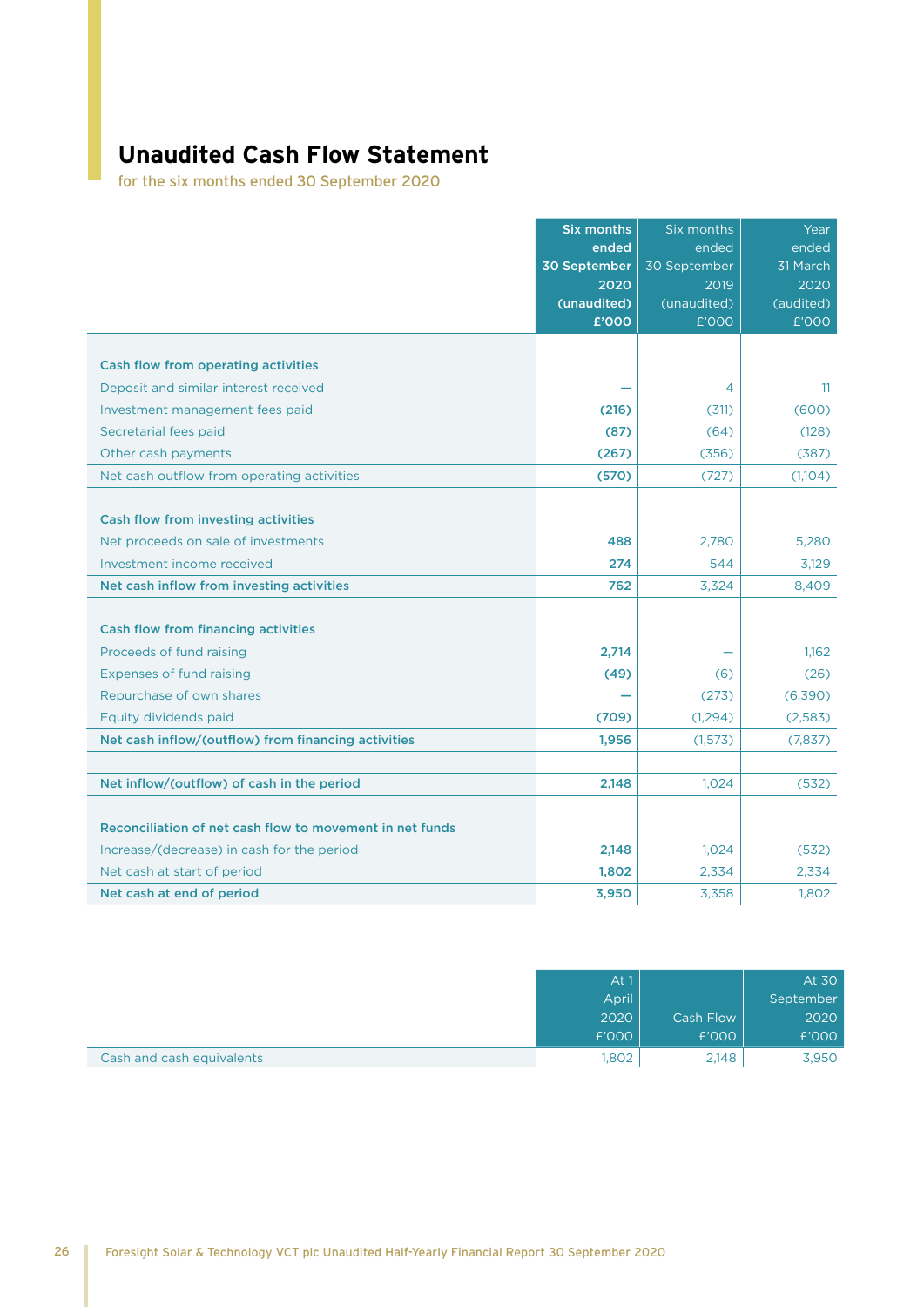### **Notes to the Unaudited Half-Yearly Results**

for the six months ended 30 September 2020

- 1 The Unaudited Half-Yearly Financial Report has been prepared on the basis of the accounting policies set out in the statutory accounts of the Company for the year ended 31 March 2020. Unquoted investments have been valued in accordance with International Private Equity and Venture Capital Valuation Guidelines.
- $\overline{2}$ These are not statutory accounts in accordance with S436 of the Companies Act 2006 and the financial information for the six months ended 30 September 2020 and 30 September 2019 has been neither audited nor formally reviewed. Statutory accounts in respect of the year ended 31 March 2020 have been audited and reported on by the Company's auditors and delivered to the Registrar of Companies and included the report of the auditors which was unqualified and did not contain a statement under S498(2) or S498(3) of the Companies Act 2006. No statutory accounts in respect of any period after 31 March 2020 have been reported on by the Company's auditors or delivered to the Registrar of Companies.
- 3 Copies of the Unaudited Half-Yearly Financial Report for the six months ended 30 September 2020 have been sent to shareholders via their chosen method of communication and are available for inspection at the Registered Office of the Company at The Shard, 32 London Bridge Street, London, SE1 9SG. Copies are also available electronically at www.foresightgroup.eu.

#### $\Delta$ Net asset value per share

The net asset value per share is based on net assets at the end of the period and on the number of shares in issue at that date.

|                   | <b>Ordinary Shares</b> |                              | <b>FWT Shares</b>   |                              |  |
|-------------------|------------------------|------------------------------|---------------------|------------------------------|--|
|                   | Net assets<br>E'OOO    | Number of Shares<br>in issue | Net assets<br>£'000 | Number of Shares<br>in issue |  |
| 30 September 2020 | 24,909                 | 35,460,961                   | 3,708               | 3,818,311                    |  |
| 30 September 2019 | 39,765                 | 42,953,814                   | n/a                 | n/a                          |  |
| 31 March 2020     | 25,787                 | 35,460,961                   | 1.136               | 1,145,927                    |  |

#### 5 Return per share

The weighted average number of shares used to calculate the respective returns are shown in the table below:

|                   | <b>Ordinary Shares</b><br>Number of Shares | <b>FWT Shares</b><br>Number of Shares |
|-------------------|--------------------------------------------|---------------------------------------|
| 30 September 2020 | 35,460,961                                 | 2,536,809                             |
| 30 September 2019 | 43,116,781                                 | n/a                                   |
| 31 March 2020     | 42,897,610                                 | 1.145.927                             |

#### Income 6

| .                    | Six months ended<br>30 September 2020<br>(unaudited)<br>£'000 | Six months ended<br>30 September 2019<br>(unaudited)<br>£'000 | Year ended<br>31 March 2020<br>(audited)<br>£'000 |
|----------------------|---------------------------------------------------------------|---------------------------------------------------------------|---------------------------------------------------|
| Loan stock interest  | 230                                                           | 337                                                           | 609                                               |
| Dividends received   | 234                                                           | __                                                            | 2,765                                             |
| <b>Bank interest</b> |                                                               | 4                                                             | 11                                                |
| Other income*        | 15,811                                                        | _                                                             |                                                   |
|                      | 16,275                                                        | 341                                                           | 3,385                                             |

\*Other income in the year relates to the release of the Company's liability from its wholly owned subsidiary, Youtan Limited. The release had an equal and opposite effect on the carrying value of Investments, resulting in a nil impact for the NAV of the Company.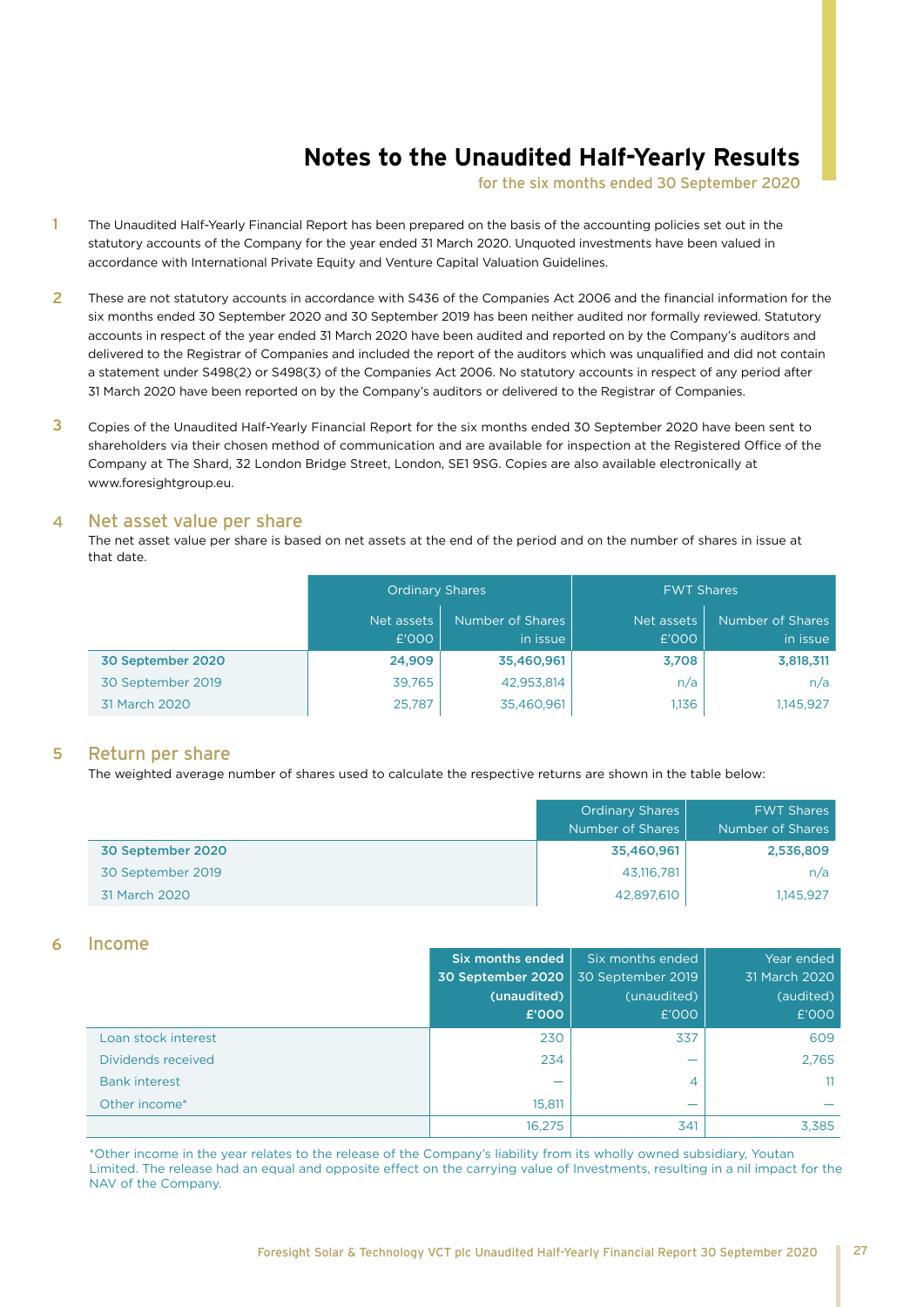#### Investments held at fair value through profit or loss 7

|                                | <b>Ordinary Shares</b><br>£'000 | <b>FWT Shares</b><br>£'000 | Company<br>£'000 |
|--------------------------------|---------------------------------|----------------------------|------------------|
| Book cost at 1 April 2020      | 24,531                          |                            | 24,531           |
| Investment holding gains       | 17,639                          |                            | 17,639           |
| Valuation at 1 April 2020      | 42,170                          |                            | 42,170           |
| Movements in the period:       |                                 |                            |                  |
| Purchases at cost              |                                 |                            |                  |
| Disposal proceeds*             | (488)                           |                            | (488)            |
| <b>Realised losses</b>         |                                 |                            |                  |
| Investment holding losses      | (17,183)                        |                            | (17,183)         |
| Valuation at 30 September 2020 | 24,499                          |                            | 24,499           |
| Book cost at 30 September 2020 | 24,043                          |                            | 24,043           |
| Investment holding gains       | 456                             |                            | 456              |
| Valuation at 30 September 2020 | 24,499                          |                            | 24,499           |

\*Disposal proceeds relate to the repayment of shareholder loans from the Company's portfolio companies.

#### Transactions with the Manager 8

Details of arrangements with Foresight Group LLP and Foresight Group CI Limited are given in the Annual Report and Accounts for year ended 31 March 2020, in the Directors' Report and Notes 3 and 13. All arrangements and transactions were on an arms length basis.

Foresight Group CI Limited, which acted as investment manager to the Company until 27 January 2020 when Foresight Group LLP was appointed as Investment Manager, earned fees of £nil in the six months ended 30 September 2020 (six months ended 30 September 2019: £304,000; year ended 31 March 2020: £491,000). Foresight Group LLP, which was appointed as Investment Manager on 27 January 2020 earned fees of £214,000 in the six months ended 30 September 2020 (six months ended 30 September 2019: £nil; year ended 31 March 2020: £96,000).

Foresight Group LLP, to whom the Manager delegated the function of Company Secretary, earned fees amounting to £84,000 in the six months ended 30 September 2020 (six months ended 30 September 2019: £64,000; year ended 31 March 2020: £131,000).

At the balance sheet date there was £nil (30 September 2019: £8,000; 31 March 2020: £112,000) due from Foresight Group CI Limited and £73,000 (30 September 2019: £nil; 31 March 2020: £86,000) due from Foresight Group LLP. No amounts have been written off in the year in respect of debts due to or from related parties.

#### Related party transactions 9

There were no related party transactions in the period.

#### 10 Post balance sheet events

In October and November 2020, the FWT Shares purchased investments in Additive Manufacturing Technologies Limited, Audioscenic Limited and Refeyn Limited totalling £1.1m.

In November and December 2020, under the offer for subscription to raise up to £20 million FWT shares (with an overallotment facility to raise up to a further £10 million), the Company issued a total of 1,667,810 shares based on a price of 100.0p.

In December 2020, the Ordinary Shares' portfolio companies completed the sales of the Littlewood and Telecomponenti assets.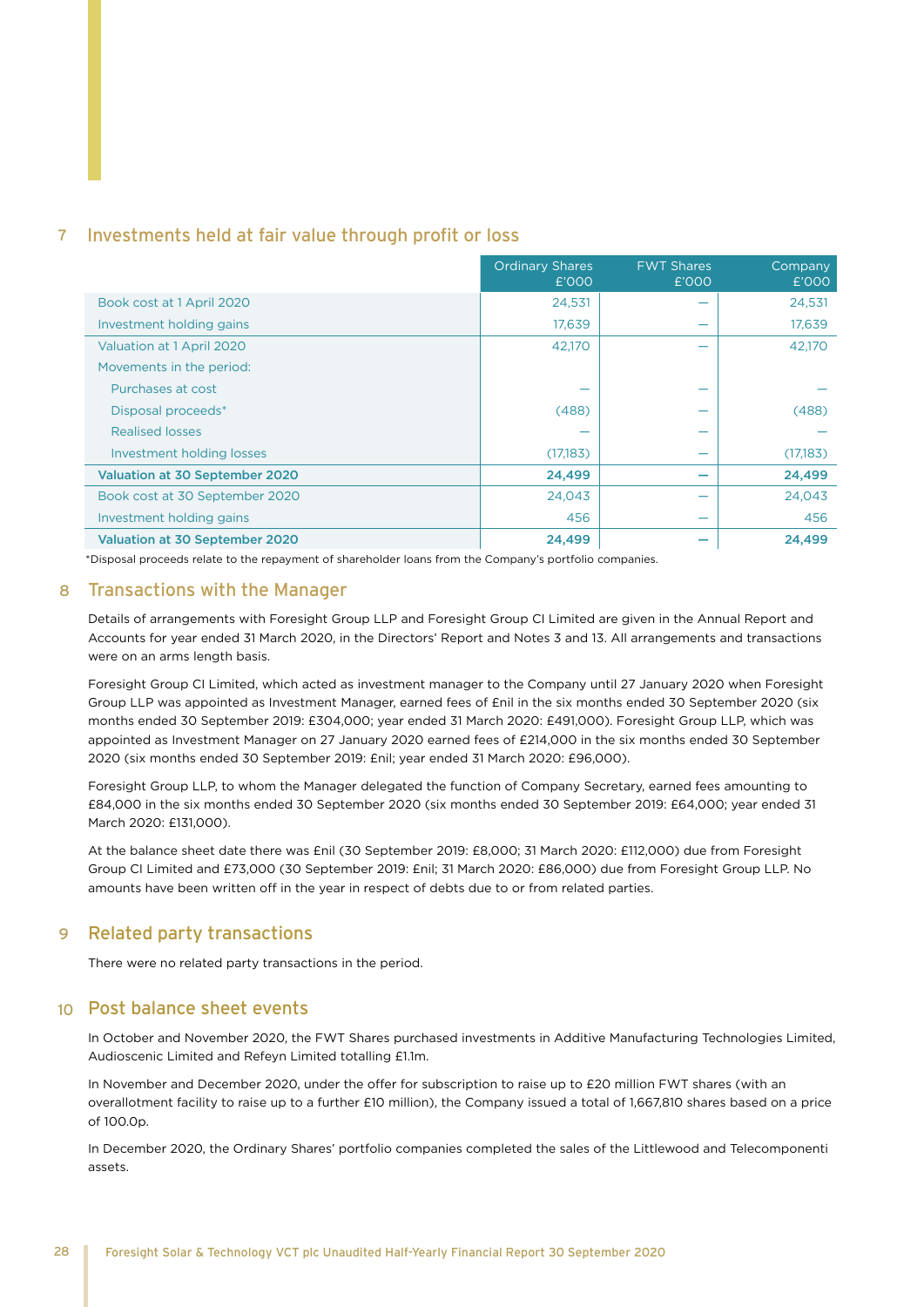### **Glossary of Terms**

### Average Discount on Buybacks

The average of the discount applied to the price of a share buyback against the Net Asset Value per share.

### **DCF**

Discounted Cash Flows

#### Dividend Yield

The sum of dividends paid during the year expressed as a percentage of the share price at the year-end date.

#### EBITDA

Earnings before Interest, Taxation, Depreciation and Amortisation

#### FiT

Feed-in Tariff

FWT Foresight Williams Technology

#### Manager/Investment Manager

Foresight Group LLP is the Investment Manager of the Company.

References to the "Investment Manager" or the "Manager" throughout this report refer to the activities of Foresight Group LLP and, in relation to activities prior to 27 January 2020 when the investment management and administration arrangements were novated from Foresight Group CI Limited to the Manager, include the activities of Foresight Group CI Limited when acting as the Company's previous manager.

#### Net Asset Value (NAV)

The Net Asset Value (NAV) is the amount by which total assets exceed total liabilities, i.e. the difference between what the company owns and what it owes. It is equal to shareholders' equity, sometimes referred to as shareholders' funds.

#### Net Asset Value per share or NAV per share

Net Asset Value expressed as an amount per share.

#### NAV Total Return

The sum of the published NAV per share plus all dividends paid per share (for the relevant share class) over the lifetime of the Company.

#### Ongoing Charges Ratio

The sum of expenditure incurred in the ordinary course of business expressed as a percentage of the Net Asset Value at the reporting date.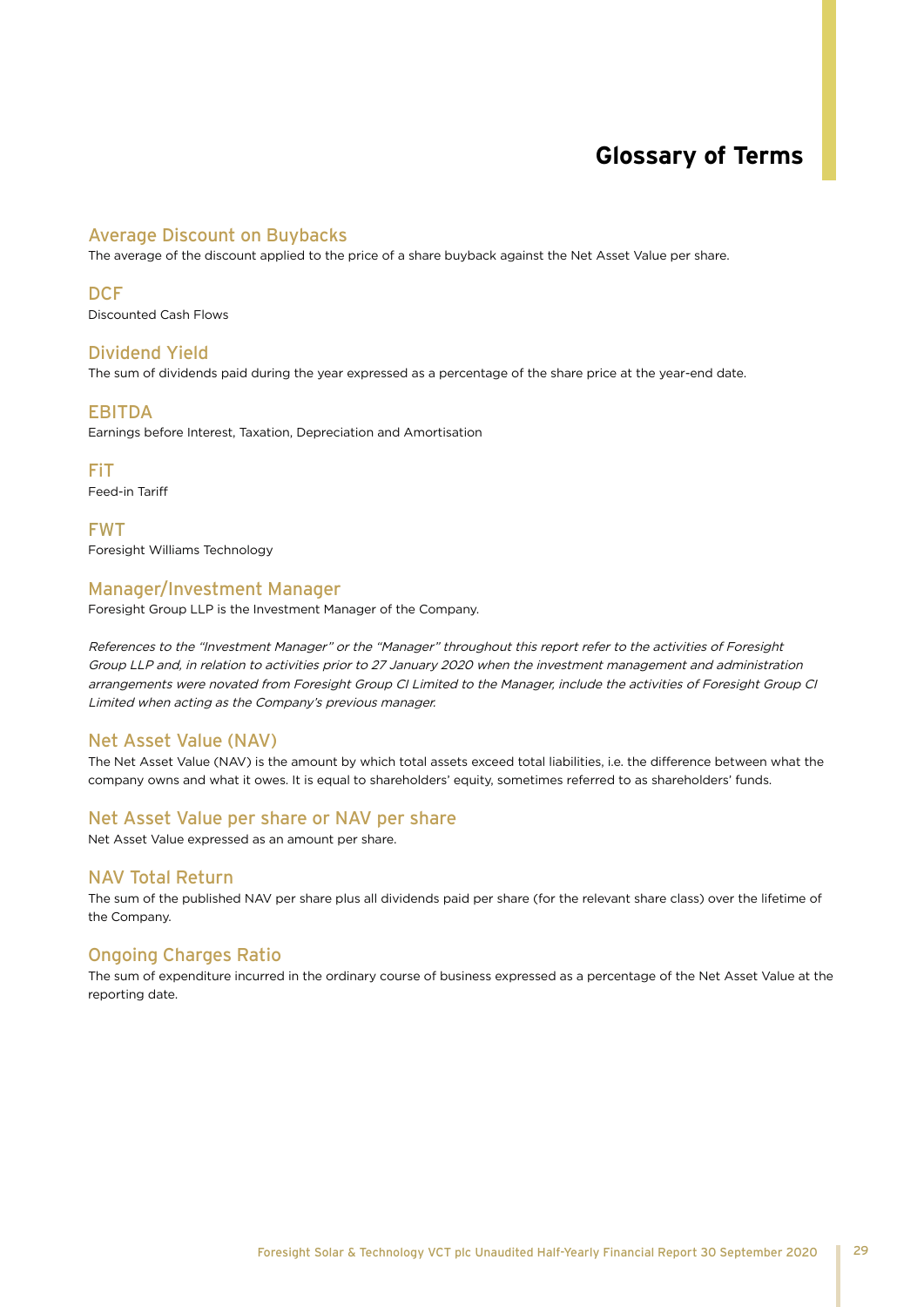### **Glossary of Terms (continued)**

### Qualifying Company or Qualifying Holding

A Qualifying Holding consists of shares or securities first issued to the VCT (and held by it ever since) by a company satisfying certain conditions. The conditions are detailed but include that the company must be a Qualifying Company under the VCT Rules which requires, amongst other things, that it has gross assets not exceeding £15 million immediately before and £16 million immediately after the investment, employ the money raised for the purposes of a qualifying trade within a certain time period and not be controlled by another company. Additionally, in any twelve month period the company can receive no more than £5 million from VCT funds and Enterprise Investment Schemes, and any other European State-aided risk capital source. The company must have fewer than 250 full time (or equivalent) employees at the time of making the investment. VCT funds raised after 5 April 2012 cannot be used by a Qualifying Company to fund the purchase of shares in another company. Funds raised after 5th April 2017 cannot be invested in companies which generate or export electricity, heat or energy and, after the date of Royal Assent to Finance Act 2017-18, may only be invested in companies which satisfy a new risk-to-capital condition which requires that at the time of investment it is reasonable to conclude there is a significant risk that there will be a loss of capital of an amount greater than the net investment return.

### ROC

Renewable Obligation Certificate

### Share Price Total Return

The sum of the current share price plus all dividends paid per share. This allows performance comparisons to be made between VCTs.

### Share Price (Discount)/Premium to NAV

A (discount)/premium to NAV is the percentage by which the mid-market share price of the Company is (lower than)/higher than the net asset value per share.

### **VCT**

A Venture Capital Trust as defined in the Income Tax Act 2007.

### VCT Rules

The provisions of Part 6 of the Income Tax Act 2007, statutory instruments made thereunder and prevailing guidelines, custom and practise of HMRC all of which are subject to change from time to time.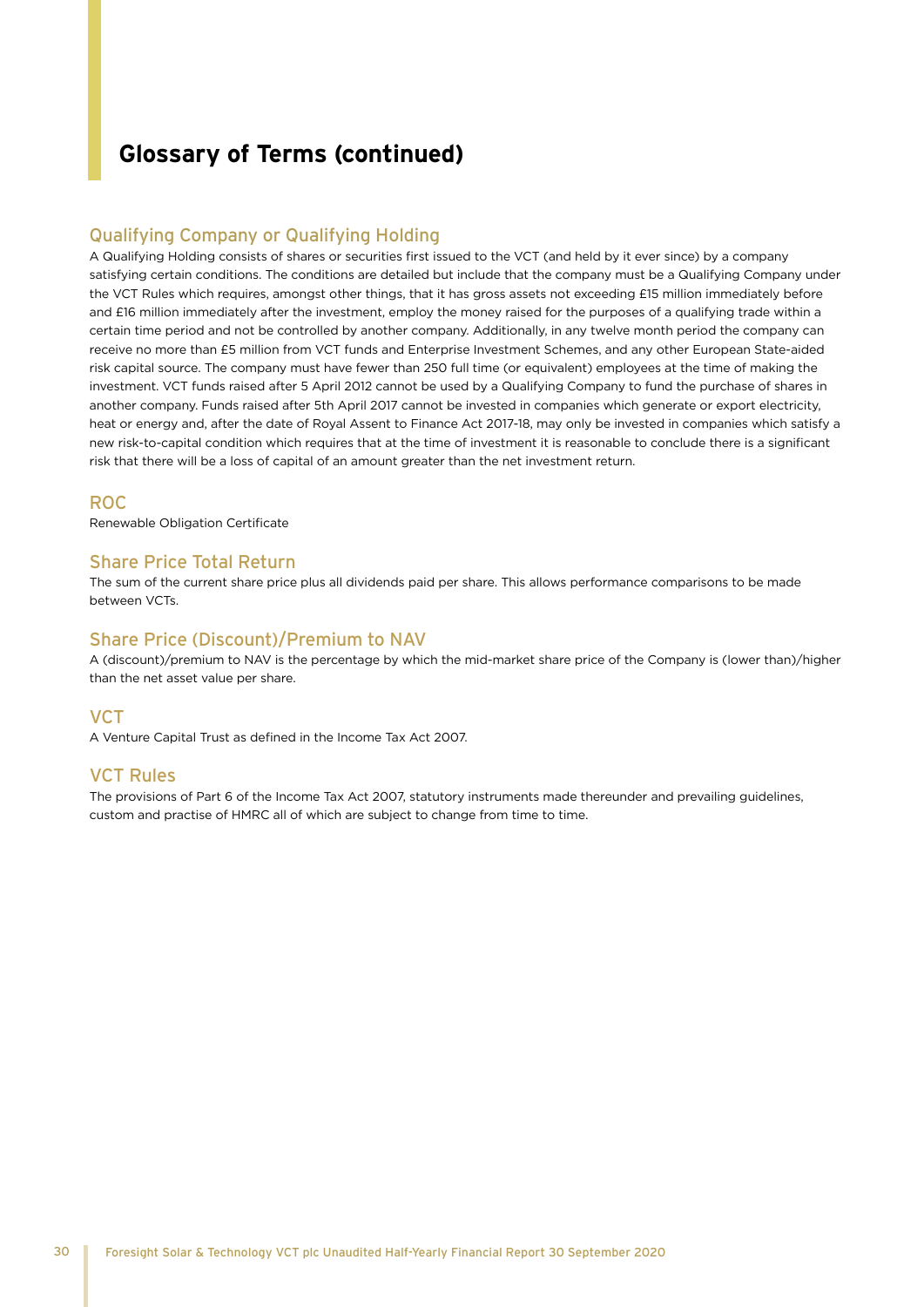

# **Beware of share fraud**

**Fraudsters use persuasive and high-pressure tactics to lure investors into scams.** 

**They may offer to sell shares that turn out to be worthless or non-existent, or to buy shares at an inflated price in return for an upfront payment.** 

**While high profits are promised, if you buy or sell shares in this way you will probably lose your money.**

### **How to avoid share fraud**

- Keep in mind that firms authorised by the FCA are unlikely to contact you out of the blue with an offer to buy or sell shares. **1**
- Do not get into a conversation, note the name of the person and firm contacting you and then end the call. **2**
- Check the Financial Services Register from **3 www.fca.org.uk** to see if the person and firm contacting you is authorised by the FCA.
- **4** Beware of fraudsters claiming to be from an authorised firm, copying its website or giving you false contact details.
- **5** Use the firm's contact details listed on the Register if you want to call it back.
- Call the FCA on **0800 111 6768** if the firm **6** does not have contact details on the Register or you are told they are out of date.
- **7** Search the list of unauthorised firms to avoid at **www.fca.org.uk/scams**.
- Consider that if you buy or sell shares from **8** an unauthorised firm you will not have access to the Financial Ombudsman Service or Financial Services Compensation Scheme.
- Think about getting independent financial and professional advice before you hand over any money. **9**
- **n Remember:** if it sounds too good to be true, it probably is!

**5,000 people contact the Financial Conduct Authority about share fraud each year, with victims losing an average of £20,000**

### **Report a scam**

If you are approached by fraudsters please tell the FCA using the share fraud reporting form at **www.fca.org.uk/scams**, where you can find out more about investment scams.

You can also call the FCA Consumer Helpline on **0800 111 6768**.

If you have already paid money to share fraudsters you should contact Action Fraud on **0300 123 2040**.

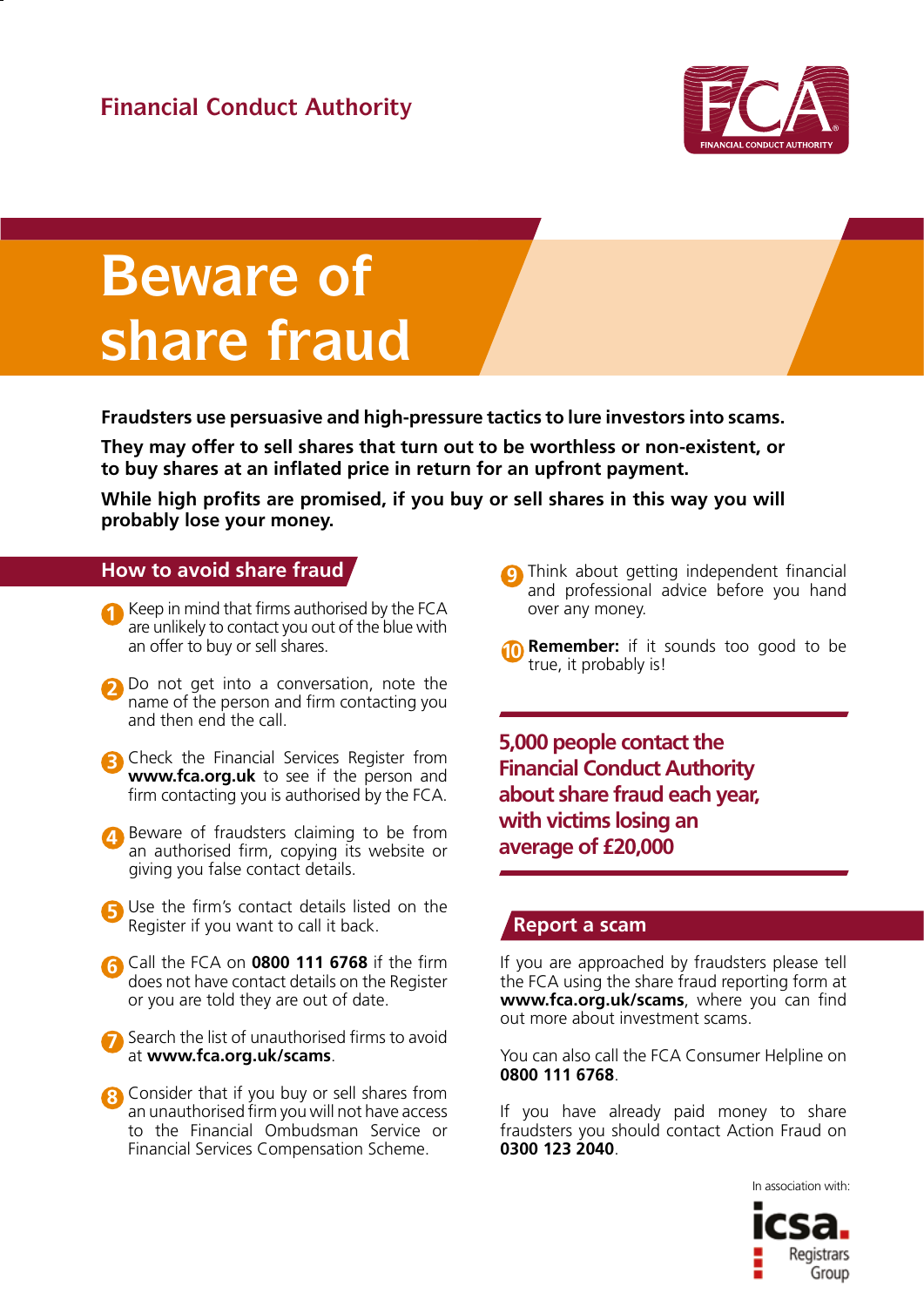| <b>Notes</b> |  |
|--------------|--|
|              |  |
|              |  |
|              |  |
|              |  |
|              |  |
|              |  |
|              |  |
|              |  |
|              |  |
|              |  |
|              |  |
|              |  |
|              |  |
|              |  |
|              |  |
|              |  |
|              |  |
|              |  |
|              |  |
|              |  |
|              |  |
|              |  |
|              |  |
|              |  |
|              |  |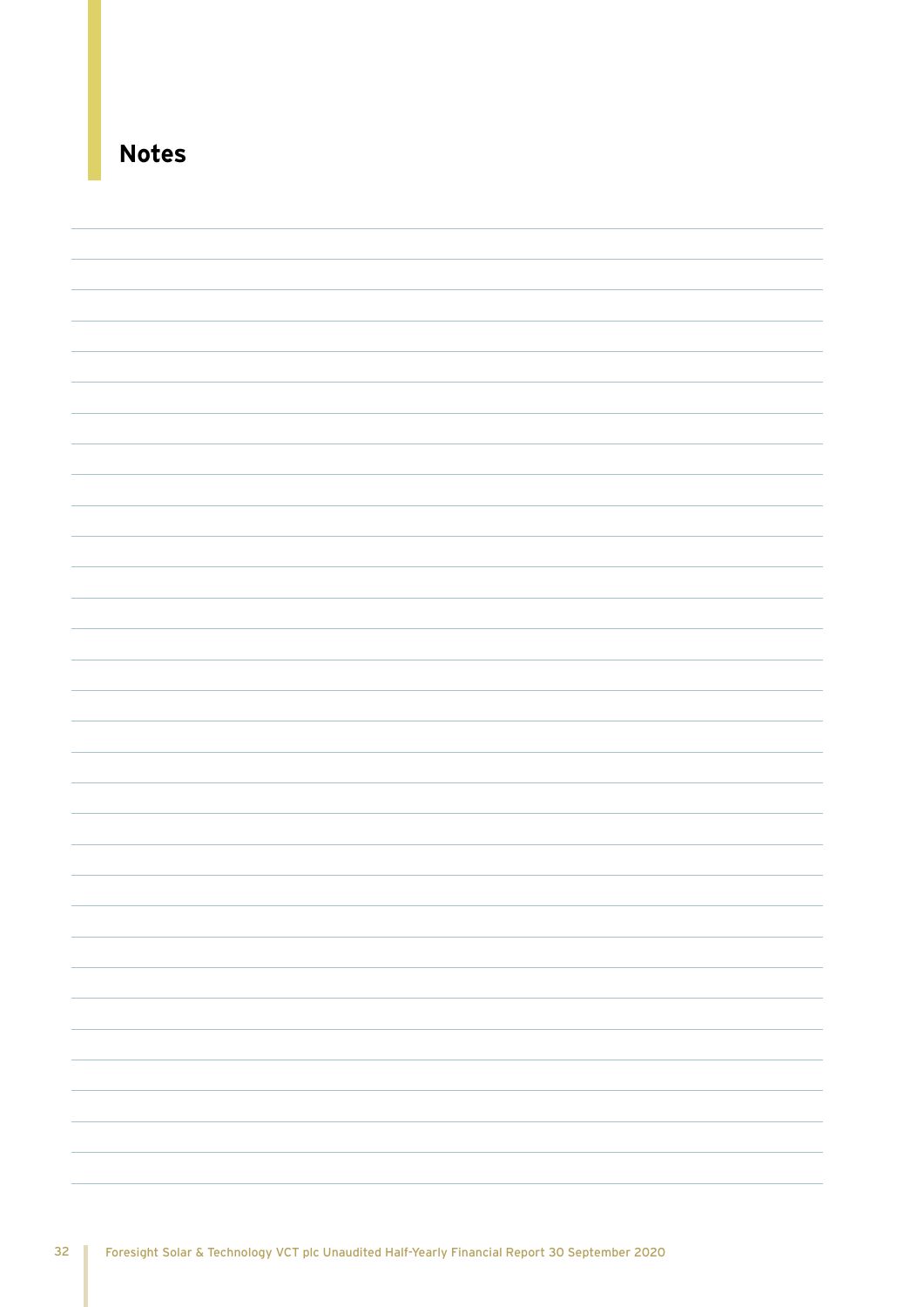### **Corporate Information**

#### Registered Number 07289280

### **Directors**

Ernie Richardson (Chairman) Mike Liston Tim Dowlen

#### Company Secretary

Foresight Group LLP The Shard 32 London Bridge Street London SE1 9SG

### Investment Manager & Administration providers

Foresight Group LLP The Shard 32 London Bridge Street London SE1 9SG

### Auditor

KPMG LLP 15 Canada Square London E14 5GL

### Tax Advisers

Blick Rothenberg Limited 16 Great Queen Street Covent Garden London WC2B 5AH

### Solicitors and VCT Status Advisers

RW Blears LLP 29 Lincoln's Inn Fields London WC2A 3EG

### Registrar

Computershare Investor Services plc The Pavilions Bridgwater Road Bristol BS99 6ZY

### Market Maker

Panmure Gordon & Co One New Change London EC4M 9AF

Important information:

The Company currently conducts its affairs so that the shares issued by Foresight Solar & Technology VCT plc can be recommended by IFAs to ordinary retail investors in accordance with the FCA's rules in relation to non-mainstream pooled investment products and intends to continue to do so for the foreseeable future.

The shares are excluded from the FCA's restrictions which apply to non-mainstream pooled investment products because they are shares in a VCT.